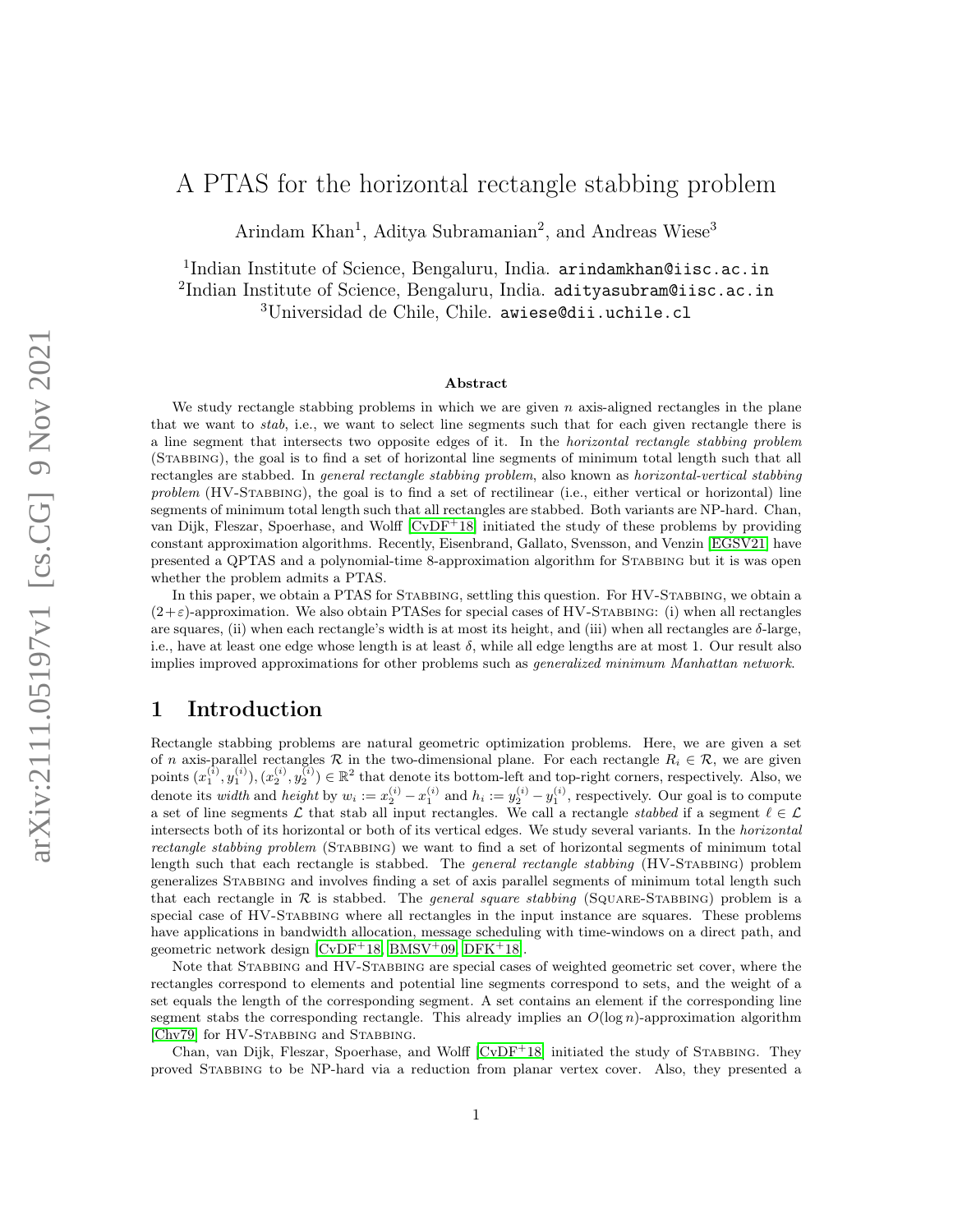

Figure 1: A solution for an instance of STABBING and HV-STABBING.

constant<sup>[1](#page-1-0)</sup> factor approximation using *decomposition techniques* and the *quasi-uniform sampling* method [\[Var10\]](#page-14-1) for weighted geometric set cover. In particular, they showed that STABBING instances can be decomposed into two disjoint laminar set cover instances of small shallow cell complexity for which the quasi-uniform sampling yields a constant approximation using techniques from [\[CGKS12b\]](#page-13-4).

Recently, Eisenbrand, Gallato, Svensson, and Venzin [\[EGSV21\]](#page-14-0) presented a quasi-polynomial time approximation scheme (QPTAS) for STABBING. This shows that STABBING is not APX-hard unless  $NP \subseteq DTIME(2^{poly \log n})$ . The QPTAS relies on the *shifting technique* by Hochbaum and Maass [\[HM85\]](#page-14-2), applied to a grid, consisting of randomly shifted vertical grid lines that are equally spaced. With this approach, the plane is partitioned into narrow disjoint vertical strips which they then process further. Then, this routine is applied recursively. They also gave a polynomial time dynamic programming based exact algorithm for Stabbing for laminar instances (in which the projections of the rectangles to the x-axis yield a laminar family of intervals). Then they provided a simple polynomial-time 8-approximation algorithm by reducing any given instance to a laminar instance. It remains open whether there is a PTAS for the problem.

#### 1.1 Our results

In this paper, we give a PTAS for STABBING and thus resolve this open question. Also, we extend our techniques to HV-STABBING for which we present a polynomial time  $(2 + \varepsilon)$ -approximation and PTASs for several special cases: when all input rectangles are squares, more generally when for each rectangle its width is at most its height, and finally for  $\delta$ -large rectangles, i.e., when each rectangle has one edge whose length is within  $[\delta, 1]$  and 1 is the maximum length of each edge of any input rectangle (in each dimension).

Our algorithm for Stabbing is in fact quite easy to state: it is a dynamic program (DP) that recursively subdivides the plane into smaller and smaller rectangular regions. In the process, it guesses line segments from OPT. However, its analysis is intricate. We show that there is a sequence of recursive decompositions that yields a solution whose overall cost is  $(1 + \varepsilon)$ OPT. Instead of using a set of equally spaced grid lines as in [\[EGSV21\]](#page-14-0), we use a *hierarchical* grid with several levels for the decomposition. In each level of our decomposition, we subdivide the given rectangular region into strips of narrow width and guess  $O_{\varepsilon}(1)$  line segments from OPT inside them which correspond to the current level. One crucial ingredient is that we slightly extend the segments, such that the guessed horizontal line segments are aligned with our grid. The key consequence is that it will no longer be necessary to remember these line segments once we have advances three levels further in the decomposition. Also, for the guessed vertical line segments of the current level we introduce additional (very short) horizontal line segments, such that we do not need to remember them either, once we advanced three levels more in the decomposition. Therefore, the DP needs to remember previously guessed line segments from only the last three previous levels and afterwards these line segments vanish. This allows us to bound the number of arising subproblems (and hence of the DP-cells) by a polynomial.

Our techniques easily generalize to a PTAS for Square-Stabbing and to a PTAS for HV-Stabbing if for each input rectangle its width is at most its height, whereas the QPTAS in [\[EGSV21\]](#page-14-0) worked only

<span id="page-1-0"></span><sup>1</sup>The constant is not explicitly stated, and it depends on a not explicitly stated constant in [\[CGKS12a\]](#page-13-5).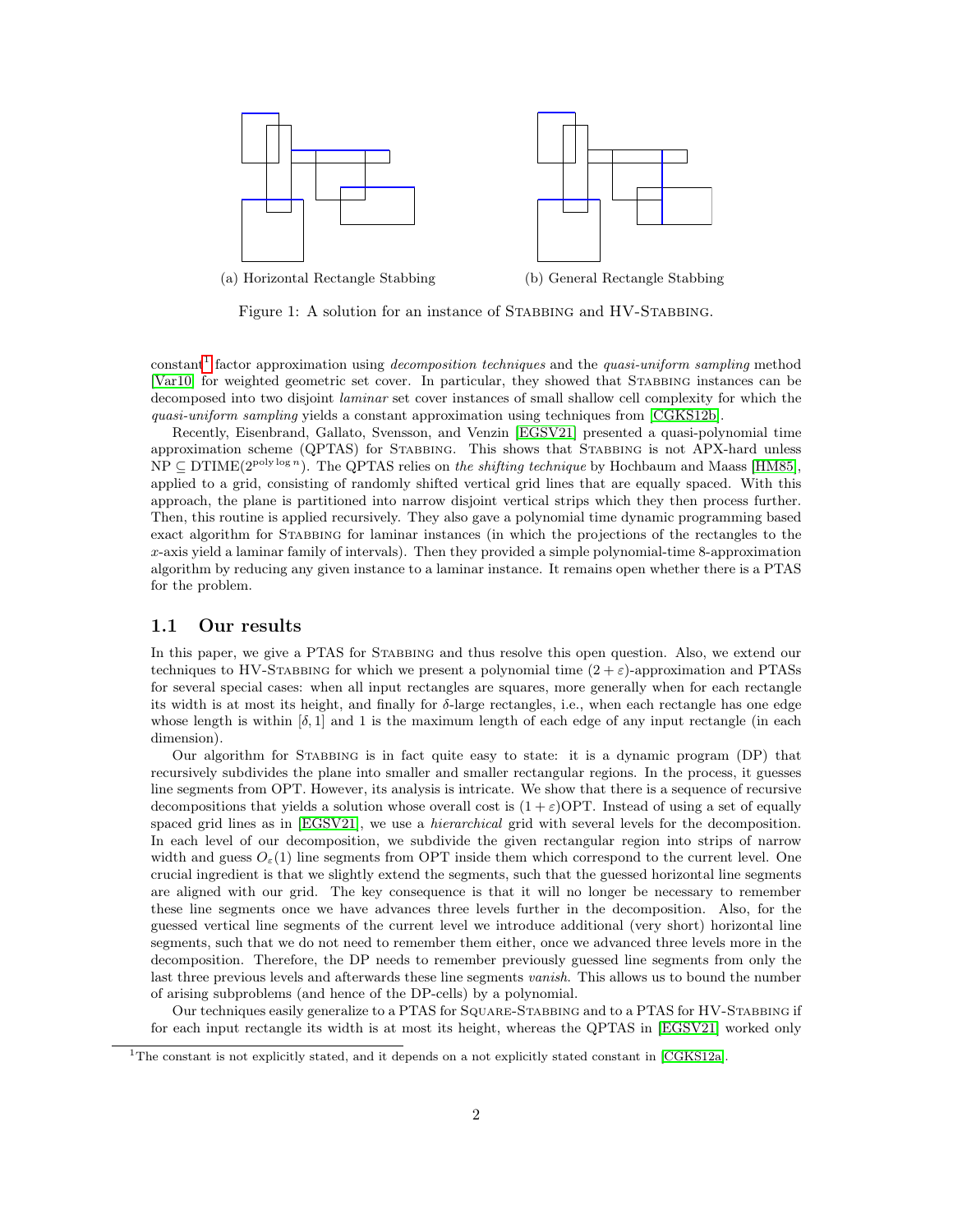for STABBING. We use the latter PTAS as a subroutine in order to obtain a polynomial time  $(2 + \varepsilon)$ approximation for HV-STABBING – which improves on the result in  $[CvDF^+18]$  $[CvDF^+18]$ .

Then, we extend our techniques above to the setting of  $\delta$ -large rectangles of HV-STABBING. This is an important subclass of rectangles and are well-studied for other geometric problems [\[AW13,](#page-13-6) [KP20\]](#page-14-3). To this end, we first reduce the problem to the setting in which all input rectangles are contained in a rectangular box that admits a solution of cost  $O(1/\varepsilon^3)$ . Then we guess the relatively long line segments in OPT in polynomial time. The key argument is that then the remaining problem splits into two independent subproblems, one for the horizontal and one for the vertical line segments in OPT. For each of those, we then apply our PTAS for Stabbing which then yields a PTAS for HV-Stabbing if all rectangles are δ-large.

Finally, our PTAS for STABBING implies improved approximation ratios for the GENERALIZED MINI-MUM MANHATTAN NETWORK (GMMN) and x-separated 2D-GMMN problems, of  $(4 + \varepsilon) \log n$  and  $4 + \varepsilon$ , respectively, by improving certain subroutines of the algorithm in  $[DFK^+18]$  $[DFK^+18]$ .

#### 1.2 Further related work

Finke et al. [\[FJQS08\]](#page-14-4) gave a polynomial time exact algorithm for a special case of STABBING where all input rectangles have their left edges lying on the y-axis. Das et al.  $[DFK^+18]$  $[DFK^+18]$  studied a related variant in the context of the Generalized Minimum Manhattan Network (GMMN) problem. In GMMN, we are given a set of *n* terminal-pairs and the goal is to find a minimum-length rectilinear network such that each pair is connected by a Manhattan path. They obtained a 4-approximation for a variant of STABBING where all rectangles intersect a vertical line. Then they used it to obtain a  $(6 + \varepsilon)$ approximation algorithm for the x-separated 2D-GMMN problem, a special case of 2D-GMMN, and  $(6 + \varepsilon)(\log n)$ -approximation for 2-D GMMN.

Gaur et al. [\[GIK02\]](#page-14-5) studied the problem of stabbing rectangles by a minimum number of axis-aligned lines and gave an LP-based 2-approximation algorithm. Kovaleva and Spieksma [\[KS06\]](#page-14-6) considered a weighted generalization of this problem and gave an  $O(1)$ -approximation algorithm.

Stabbing and HV-Stabbing are related to geometric set cover which is a fundamental geometric optimization problem. Brönnimann and Goodrich [\[BG95\]](#page-13-7) in a seminal paper gave an  $O(d \log(dOPT))$ approximation for unweighted geometric set cover where d is the dual VC-dimension of the set system and OPT is the value of the optimal solution. Using  $\varepsilon$ -nets, Aronov et al. [\[AES10\]](#page-13-8) gave an  $O(\log \log OPT)$ approximation for hitting set for axis-parallel rectangles. Later, Varadarajan [\[Var10\]](#page-14-1) developed quasiuniform sampling and provided sub-logarithmic approximation for weighted set cover where sets are weighted fat triangles or weighted disks. Chan et al. [\[CGKS12b\]](#page-13-4) generalized this to any set system with low *shallow cell complexity*. Bansal and Pruhs [\[BP14\]](#page-13-9) reduced several scheduling problems to a particular geometric set cover problem for anchored rectangles and obtained  $O(1)$ -approximation using quasi-uniform sampling. Afterward, Chan and Grant [\[CG14\]](#page-13-10) and Mustafa et al. [\[MRR15\]](#page-14-7) have settled the APX-hardness statuses of all natural weighted geometric set cover problems.

Another related problem is maximum independent set of rectangles (MISR). Adamaszek and Wiese [\[AW13\]](#page-13-6) gave a QPTAS for MISR using balanced cuts with small complexity that intersect only a few rectangles in the solution. Recently, Mitchell [\[Mit21\]](#page-14-8) obtained the first polynomial time constant approximation algorithm for the problem, followed by a  $(2 + \varepsilon)$ -approximation by Gálvez et al. [\[GKM](#page-14-9)<sup>+</sup>21].

Many other rectangle packing problems are also well-studied [\[CKPT17\]](#page-13-11), such as geometric knapsack [\[GGH](#page-14-10)<sup>+</sup>17, [GGK](#page-14-11)<sup>+</sup>21, [KMSW21\]](#page-14-12), geometric bin packing [\[BK14,](#page-13-12) [KS21,](#page-14-13) [KSS21\]](#page-14-14), strip packing [\[GGA](#page-14-15)<sup>+</sup>20, [DJK](#page-14-16)<sup>+</sup>21, [HJPVS14\]](#page-14-17), storage allocation problem [\[MW20,](#page-14-18) [MW15\]](#page-14-19), etc.

# 2 Dynamic program

We present a dynamic program that computes a  $(1 + \varepsilon)$ -approximation to HV-STABBING for the case where  $h_i \geq w_i$  for each rectangle  $R_i \in \mathcal{R}$ . This implies directly a PTAS for the setting of squares for the same problem, and we will argue that it also yields a PTAS for STABBING. Also, we will use it later as a subroutine to obtain a  $(2 + \varepsilon)$ -approximation for HV-STABBING and a PTAS for the setting of  $\delta$ -large rectangles of HV-STABBING.

For a line segment  $\ell$ , we use the notation  $|\ell|$  to represent its length, and for a set of segments  $\mathcal{L}$ , we use notation  $c(\mathcal{L})$  to represent the cost of the set, which is also the total length of the segments contained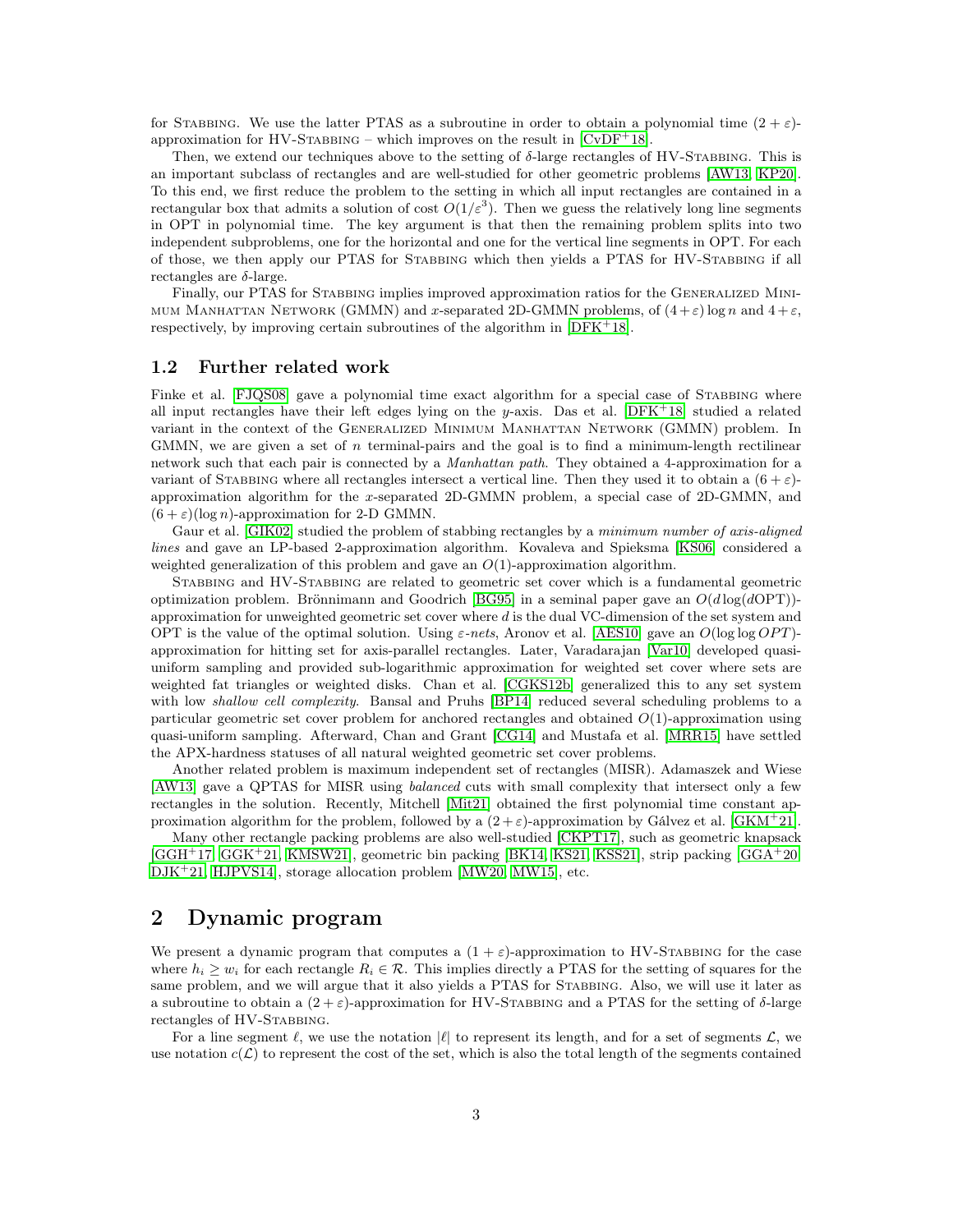in it. We use the term OPT interchangeably to refer to the optimal solution to the problem and also to  $c(OPT)$ , i.e., the cost of the optimal solution.

#### 2.1 Preprocessing step

First, we show that by some simple scaling and discretization steps we can ensure some simple properties that we will use later. Without loss of generality we assume that  $(1/\varepsilon) \in \mathbb{N}$  and we say that a value  $x \in \mathbb{R}$  is discretized if x is an integral multiple of  $\varepsilon/n$ .

<span id="page-3-0"></span>**Lemma 1.** For any positive constant  $\varepsilon < 1/3$ , By losing a factor  $(1 + O(\varepsilon))$  in the approximation ratio, we can assume for each  $R_i \in \mathcal{R}$  the following properties hold:

- (i)  $\varepsilon/n \leq w_i \leq 1$ ,
- (ii)  $x_1^{(i)}$ ,  $x_2^{(i)}$  are discretized and within  $[0, n]$ ,
- (iii)  $y_1^{(i)}$ ,  $y_2^{(i)}$  are discretized and within  $[0, 4n^2]$ , and
- (iv) each horizontal line segment in the optimal solution has width of at most  $1/\varepsilon$ .

Proof. Let us start with a *scaling* step. We can scale each rectangle in the input in both directions such that the largest width of a rectangle is  $1 - 2\varepsilon$ , and hence  $c(OPT) \geq 1 - 2\varepsilon$ . Now, we see that for all rectangles with width at most  $\varepsilon/n$  we can stab them greedily using segments of total length at most  $\varepsilon$ . So, for  $\varepsilon < 1/3$ , we get a multiplicative loss of

$$
\frac{1-\varepsilon}{1-2\varepsilon}=1+\varepsilon\cdot\frac{1}{1-2\varepsilon}<1+\varepsilon\cdot\frac{1}{1-2(1/3)}=1+3\cdot\varepsilon.
$$

Hence, with a factor  $(1 + O(\varepsilon))$  loss we can assume that for all rectangles  $\varepsilon/n \leq w_i \leq 1-2\varepsilon$ .

Now we incorporate a *discretization* step. Since each rectangle  $R_i \in \mathcal{R}$  has width  $w_i \leq 1-2\varepsilon$ , the instance either has some x-coordinate that is not covered by any rectangle – in which case we can split the instance into smaller subproblems around this x-coordinate – or the total width of the instance is less than  $n(1 - 2\varepsilon)$ . Hence all the x-coordinates of the rectangles can be assumed to be between 0 and  $n(1-2\varepsilon)$ . Further, we extend the rectangles on both sides to make their x-coordinates align with the next nearest multiple of  $\varepsilon/n$ . This proves Property (ii). Also this involves extension by at most  $2\varepsilon/n$  to the width of every rectangle, and at most a 2 $\varepsilon$  addition to the cost of the solution. Thus,  $\varepsilon/n \leq w_i \leq 1$ , proving Property (i).

Next, we show Property *(iii)* using a *stretching* step. Since we have  $h_i \geq w_i$  for the input instance, the heights of the rectangles could still be arbitrarily large. But after scaling the rectangles, as  $w_i \leq 1$ we know that  $c(OPT)$  is clearly less than n. So, there cannot be any vertical line segment in OPT which is longer than n. We exploit this fact to scale the heights of the rectangles as follows: of the at most 2n distinct y-coordinates of the rectangles, if the distance between any consecutive coordinates is more than 2n, we stretch it down to the nearest multiple of  $\varepsilon/n$  which is less than 2n. This operation does not affect the size of any optimal solution since given any such solution, there cannot be a line that spans one of these stretched vertical sections (as it would add cost  $2n$ ). Hence, any valid optimal solution to this stretched instance is also a valid optimal solution to the original instance. Since all the y-coordinates are separated by at most  $2n$ , all the coordinates can be assumed to be within  $[0, 4n^2]$ , and similar to the x-coordinates, we have extended rectangles by at most  $\varepsilon/n$  on each side with at most  $2\varepsilon$  addition to the cost of the solution.

Finally, we consider Property (iv). Let  $OPT'$  be the optimal solution after the above three steps. Then OPT' only increases the original OPT by  $(1 + O(\varepsilon))$ -factor. Consider any horizontal segment  $\ell \in \text{OPT}'$ , that is longer than  $1/\varepsilon$ . From the left end point, we divide the segment into consecutive smaller segments of length  $1/\varepsilon - 2$  each, with one potential last piece being smaller than  $1/\varepsilon - 2$ . Now, for each smaller segment we extend it on both sides in such a way that it completely stabs the rectangles that it intersects. Since the maximum width of a rectangle is 1, we extend each such segment by at most 2 units. In the worst case, the highest possible fractional increase due to the above division happens when we have a segment of length  $1/\varepsilon + \delta$  for very small  $\delta > 0$ . But even in this case the fractional increase in the length of segments in OPT' can be bounded by,

$$
\frac{1/\varepsilon + \delta + 4}{1/\varepsilon + \delta} = 1 + 4 \cdot \frac{1}{1/\varepsilon + \delta} \le 1 + 4\varepsilon.
$$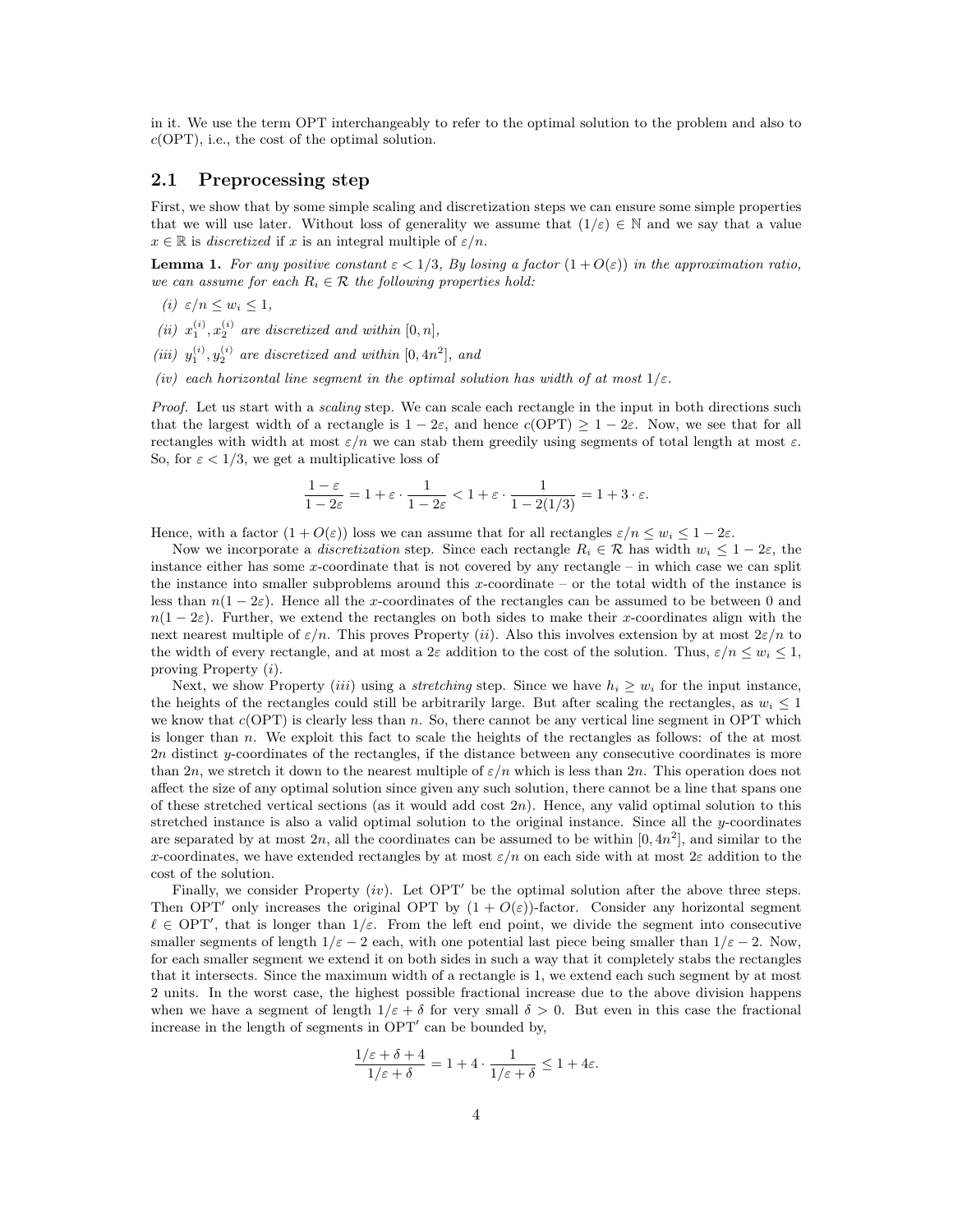

Figure 2: Pre-processing steps.

 $\Box$ 

This completes the proof of the lemma.

Henceforth in this paper when we refer to the set of input rectangles R, we are referring to a set R' that has been obtained after applying the pre-processing from Lemma [1](#page-3-0) to the input set  $\mathcal{R}$ , and when we refer to OPT, we are referring to the optimal solution to the set of rectangles  $\mathcal{R}'$ , which is an  $1 + O(\varepsilon)$ approximation of the optimal solution of the input instance.

#### <span id="page-4-0"></span>2.2 Description of the dynamic program

Our algorithm is based on a dynamic program. It has a cell  $DP(S, \mathcal{L})$  for each combination of

- a rectangle  $S \subseteq [0, n] \times [0, 4n^2]$  with discretized coordinates (that is not necessarily equal to an input rectangle in  $\mathcal{R}$ ).
- a set  $\mathcal L$  of at most  $3(1/\varepsilon)^3$  line segments, each of them horizontal or vertical, such that for each  $\ell \in \mathcal{L}$  we have that  $\ell \subseteq S$ , and all coordinates of  $\ell$  are discretized.

This DP-cell corresponds to the subproblem of stabbing all rectangles in  $R$  that are contained in  $S$  and that are not already stabbed by the line segments in  $\mathcal L$ . Therefore, the DP stores solution  $SOL(S, \mathcal L)$  in the cell  $DP(S, \mathcal{L})$  such that  $SOL(S, \mathcal{L}) \cup \mathcal{L}$  stabs all rectangles in R that are contained in S.

Given a DP-cell DP( $S, \mathcal{L}$ ), our dynamic program computes a solution for it as follows. If  $\mathcal{L}$  already stabs each rectangle from R that is contained in S, then we simply define a solution  $SOL(S, \mathcal{L}) := \emptyset$ for the cell  $DP(S, \mathcal{L})$  and do not compute anything further. Another simple case is when there is a line segment  $\ell \in \mathcal{L}$  such that  $S \setminus \ell$  has two connected components  $S_1, S_2$ . In this case we define  $SOL(S, \mathcal{L}) := SOL(S_1, \mathcal{L} \cap S_1) \cup SOL(S_2, \mathcal{L} \cap S_2) \cup {\ell},$  where for any set of line segments  $\mathcal{L}'$  and any rectangle S' we define  $\mathcal{L}' \cap S' := \{ \ell' \cap S' | \ell' \in \mathcal{L}' \land \ell' \cap S' \neq \emptyset \}.$  In case that there is more than one such line segment  $\ell \in \mathcal{L}$  then we pick one according to some arbitrary but fixed global tie-breaking rule. We will later refer to this as *trivial operation*.

Otherwise, we do each of the following operations which produces a set of candidate solutions:

1. Add operation: Consider each set  $\mathcal{L}'$  of line segments with discretized coordinates such that  $|\mathcal{L}| \cup$  $|\mathcal{L}'| \leq 3\varepsilon^{-3}$  and each  $\ell \in \mathcal{L}'$  is contained in S and horizontal or vertical. For each such set  $\mathcal{L}'$  we define the solution  $\mathcal{L}' \cup \text{SOL}(S, \mathcal{L} \cup \mathcal{L}')$  as a candidate solution.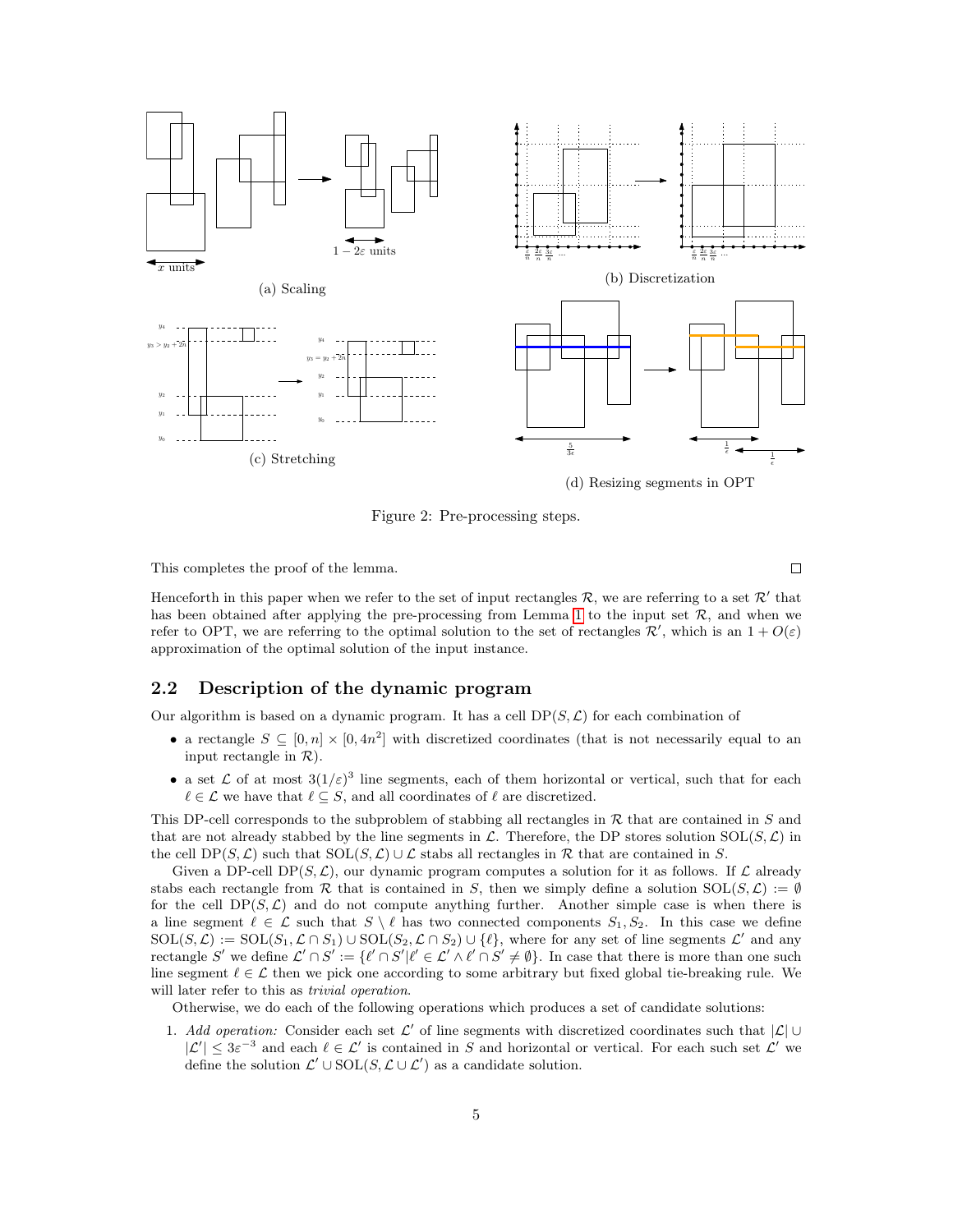- 2. Line operation: Consider each vertical/horizontal line  $\ell$  with a discretized vertical/horizontal coordinate such that  $S \setminus \ell$  has two connected components  $S_1$  and  $S_2$ . Let  $\mathcal{R}_{\ell}$  denote the rectangles from R that are contained in S and that are stabbed by  $\ell$ . For the line  $\ell$  we do the following:
	- (a) compute an  $O(1)$ -approximate solution  $\mathcal{L}(\mathcal{R}_\ell)$  for the rectangles in  $\mathcal{R}_\ell$  using the polynomial time algorithm in  $[CvDF<sup>+</sup>18]$  $[CvDF<sup>+</sup>18]$ .
	- (b) produce the candidate solution  $\mathcal{L}(\mathcal{R}_\ell) \cup \text{SOL}(S_1, \mathcal{L} \cap S_1) \cup \text{SOL}(S_2, \mathcal{L} \cap S_2).$

Note that in the line operation we consider entire lines, not just line segments. We define  $SOL(S, \mathcal{L})$ to be the solution of minimum cost among all the candidate solutions produced above and store it in  $DP(S, \mathcal{L}).$ 

We do the operation above for each DP-cell DP( $S, \mathcal{L}$ ). Finally, we output the solution SOL( $[0, n] \times$  $[0, 4n^2], \emptyset$ , i.e., the solution corresponding to the cell DP( $[0, n] \times [0, 4n^2], \emptyset$ ).

We remark that instead of using the  $O(1)$ -approximation algorithm in  $\text{[CvDF}^+18]$  $\text{[CvDF}^+18]$  $\text{[CvDF}^+18]$  for stabbing the rectangles in  $\mathcal{R}_{\ell}$ , one could design an algorithm with a better approximation guarantee, using the fact that all rectangles in  $\mathcal{R}_\ell$  are stabbed by the line  $\ell$ . However, for our purposes an  $O(1)$ -approximate solution is good enough.

#### 2.3 Definition of DP-decision tree

We want to show that the DP above computes a  $(1+\varepsilon)$ -approximate solution. For this, we define a tree T in which each node corresponds to a cell  $DP(S, \mathcal{L})$  of the DP and a corresponding solution  $\overline{SOL}(S, \mathcal{L})$  to this cell. The root node of T corresponds to the cell  $DP([0, n] \times [0, 4n^2], \emptyset)$ . Intuitively, this tree represents doing one of the possible operations above, of the DP in the root problem  $DP([0, n] \times [0, 4n^2], \emptyset)$  and recursively one of the possible operation in each resulting DP-cell. The corresponding solutions in the nodes are the solutions obtained by choosing exactly these operations in each DP-cell. Since the DP always picks the solution of minimum total cost this implies that the computed solution has a cost that is at most the cost of the root,  $c(\overline{SOL}([0, n] \times [0, 4n^2], \emptyset)).$ 

Formally, we require  $T$  to satisfy the following properties. We require that a node  $v$  is a leaf if and only if for the corresponding DP-cell DP(S, L) the DP directly defined that  $DP(S, \mathcal{L}) = \emptyset$  because all rectangles in  $R$  that are contained in S are already stabbed by the segments in  $\mathcal{L}$ . If a node v for a DP-cell DP(S, L) has one child then we require that we reduce the problem for DP(S, L) to the child by applying the add operation, i.e., there is a set  $\mathcal L'$  of horizontal/vertical line segments with discretized coordinates such that  $|\mathcal{L}| \cup |\mathcal{L}'| \leq 3(1/\varepsilon)^3$ , the child node of v corresponds to the cell DP( $S, \mathcal{L} \cup \mathcal{L}'$ ), and  $\overline{\mathrm{SOL}}(S,\mathcal{L}) = \overline{\mathrm{SOL}}(S,\mathcal{L} \cup \mathcal{L}') \cup \mathcal{L}'.$ 

Similarly, if a node v has two children then we require that we can reduce the problem of  $DP(S, \mathcal{L})$ to these two children by applying the trivial operation or the line operation. Formally, assume that the child nodes correspond to the subproblems  $DP(S_1, \mathcal{L}_1)$  and  $DP(S_2, \mathcal{L}_2)$ . If there is a segment  $\ell \in \mathcal{L}$  such that  $S_1 \cup S_2 \cup \ell = S$ , then the applied operation was a trivial operation, and it must also be true that  $\mathcal{L}_1 \cup \mathcal{L}_2 \cup \{\ell\} = \mathcal{L}$  and  $\overline{SOL}(S, \mathcal{L}) = \overline{SOL}(S_1, S_1 \cap \mathcal{L}) \cup \overline{SOL}(S_2, S_2 \cap \mathcal{L})$ . If no such segment exists, then the applied operation was a line operation on a line along the segment  $\ell$ , such that  $S_1 \cup S_2 \cup \ell = S$ ,  $\mathcal{L}_1 \cup \mathcal{L}_2 = \mathcal{L}$ , and  $\overline{\text{SOL}}(S, \mathcal{L}) = \overline{\text{SOL}}(S_1, S_1 \cap \mathcal{L}) \cup \overline{\text{SOL}}(S_2, S_2 \cap \mathcal{L}) \cup \mathcal{L}(\mathcal{R}_\ell)$ ; where  $\mathcal{L}(\mathcal{R}_\ell)$  is a  $O(1)$ -approximate solution for the set of segments stabbing the set of rectangles intersected by  $\ell$ .

We call a tree  $T$  with these properties a  $DP\text{-}decision\text{-}tree$ .

<span id="page-5-0"></span>**Lemma 2.** If there is a DP-decision-tree T' for which  $c(\overline{SOL}([0, n] \times [0, 4n^2], \emptyset)) \leq (1 + \varepsilon) \text{OPT}$  then the DP is a  $(1+\varepsilon)$ -approximation algorithm with a running time of  $(n/\varepsilon)^{O(1/\varepsilon^3)}$ .

Proof. We know that the DP always picks a solution that corresponds to the DP-decision tree with the minimum cost. Since  $T'$  is a valid DP-decision tree, the solution picked by the DP is of cost at most  $c(\overline{\text{SOL}}([0, n] \times [0, 4n^2], \emptyset)).$ 

Now let us consider the running time of the algorithm. Since a DP problem is defined on a discretized rectangular cell, there are at most  $\left(\frac{n}{(\varepsilon/n)}\right) \times \left(\frac{4n^2}{(\varepsilon/n)}\right)$  $\frac{4n^2}{(\varepsilon/n)}$  =  $\frac{4n^5}{\varepsilon^2}$  possible corner vertices for the rectangle, and hence  $\binom{4n^5/\varepsilon^2}{2}$ , i.e.,  $O(n^{10}/\varepsilon^4)$  possible rectangles.

Similarly, the subproblem definition also includes a set of segments  $\mathcal L$  of size at most  $3\varepsilon^{-3}$ . Since the segments are discretized, there can be at most  $\binom{4n^3/\varepsilon}{2} \times \frac{n^2}{\varepsilon} + \binom{n^2/\varepsilon}{2} \times \frac{4n^3}{\varepsilon}$  $\frac{n^3}{\varepsilon}$ , i.e.,  $O(n^8/\varepsilon^3)$  possible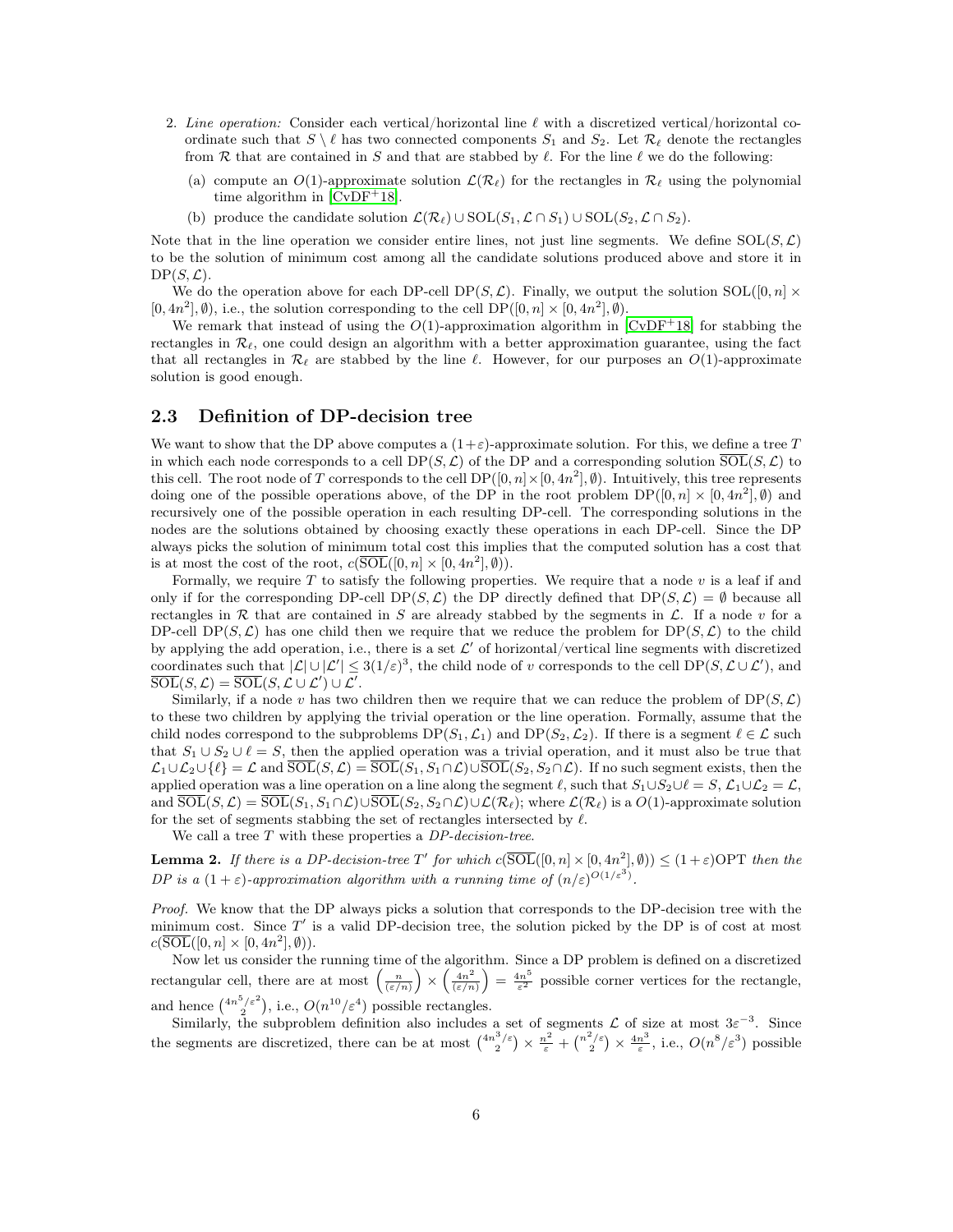segments. So there are at most  $(n/\varepsilon)^{O(1/\varepsilon^3)}$  sets of size lesser than  $3\varepsilon^{-3}$ , and at most  $(n/\varepsilon)^{O(1/\varepsilon^3)}$  valid DP subproblems.

For each subproblem we have to consider all possible candidate solutions/operations and select the minimum. There are at most  $n^2/\varepsilon + 4n^3/\varepsilon$ , i.e.,  $O(n^3/\varepsilon)$  possible line operations, and  $(n/\varepsilon)^{O(1/\varepsilon^3)}$ possible add operations (we can charge the trivial operations to the corresponding add operation, and do not have to account for them here). This brings the total number of operations to be of the order of  $(n/\varepsilon)^{O(1/\varepsilon^3)}$ . Now in each line operation we call the  $O(1)$ -approximation algorithm from  $[\text{CvDF}^+18]$ which is also polynomial time. This brings the running time of our algorithm to  $(n/\varepsilon)^{O(1/\varepsilon^3)}$ .  $\Box$ 

We define now a DP-decision-tree for which  $c(\overline{SOL}(S,\mathcal{L})) \leq (1+\varepsilon) \text{OPT}$ . Assume w.l.o.g. that  $1/\varepsilon \in \mathbb{N}$ . We start by defining a hierarchical grid of vertical lines. Let  $a \in \mathbb{N}_0$  be a random offset to be defined later. The grid lines have levels. For each level  $j \in \mathbb{N}_0$ , there is a grid line  $\{a + k \cdot \varepsilon^{j-2}\} \times \mathbb{R}$  for each  $k \in \mathbb{N}$ . Note that for each  $j \in \mathbb{N}_0$  each grid line of level j is also a grid line of level  $j + 1$ . Also note that any two consecutive lines of some level j are exactly  $\varepsilon^{j-2}$  units apart.

We say that a line segment  $\ell \in \text{OPT}$  is of level j if the length of  $\ell$  is in  $(\varepsilon^j, \varepsilon^{j-1}]$  (Note that we can have vertical segments which are longer then  $1/\varepsilon$ , we consider these also to be of level 0). We say that a horizontal line segment of some level j is well-aligned if both its left and its right x-coordinates lie on a grid line of level  $j + 3$ , i.e., if both of its x-coordinates are of the form  $a + k \cdot \varepsilon^{j+1}$ . We say that a vertical line segment of some level  $j$  is well-aligned if both its top and bottom y-coordinates are integral multiples of  $\varepsilon^{j+1}$ . This would be similar to the segment's end points lying on an (imaginary) horizontal grid line of level  $j + 3$ .

**Lemma 3.** By losing a factor  $1 + O(\varepsilon)$ , we can assume that each line segment  $\ell \in \text{OPT}$  is well-aligned.

*Proof.* A segment  $\ell$  in some level j will be of length in  $(\varepsilon^j, \varepsilon^{j-1}]$ . To align it to a grid line of level  $j+3$ we would need to extend it by at most  $\varepsilon^{j+1}$  on each side. The new segment  $\ell'$  thus obtained is of length

$$
|\ell'| \le |\ell| + 2\varepsilon^{j+1} \le |\ell| \left( 1 + \frac{2\varepsilon^{j+1}}{|\ell|} \right) < |\ell| \left( 1 + \frac{2\varepsilon^{j+1}}{\varepsilon^j} \right) = |\ell| \cdot (1 + 2\varepsilon).
$$

Therefore, the sum of weights over all the segments in OPT is

$$
\sum_{\ell \in \text{OPT}} |\ell'| \le \sum_{\ell \in \text{OPT}} |\ell| \cdot (1 + 2\varepsilon) = (1 + 2\varepsilon) \cdot \text{OPT.}
$$

We define the tree T by defining recursively one of the possible operations (trivial operation, add operation, line operation) for each node  $v$  of the tree. After applying an operation, we always add children to the processed node  $v$  that corresponds to the subproblems that we reduce to, i.e., for a node v corresponding to the subproblem  $DP(S, \mathcal{L})$ , if we are applying the trivial (resp. line) operation along a segment (resp. line)  $\ell$ , then we add children corresponding to the DP subproblems DP( $S_1, S_1 \cap \mathcal{L}$ ) and  $DP(S_2, S_2 \cap \mathcal{L})$ , where  $S_1$  and  $S_2$  are the connected components of  $S \backslash \ell$ . Similarly if we apply the add operation on v with the set of segments  $\mathcal{L}'$  then we add the child node corresponding to the subproblem  $DP(S, \mathcal{L} \cup \mathcal{L}').$ 

**First level.** We start with the root  $DP([0, n] \times [0, 4n^2], \emptyset)$ . We apply the line operation for each vertical line that corresponds to a (vertical) grid line of level 0. Consider one of the resulting subproblems  $DP(S, \emptyset)$ . Suppose that there are more than  $\varepsilon^{-3}$  line segments from OPT of level 0 inside S. We want to partition S into smaller rectangles, such that within each of these rectangles S' at most  $O(\varepsilon^{-3})$  of these level 0 line segments start or end. This will make it easier for us to guess them. To this end, we consider the line segments from OPT of level 0 inside S, take their endpoints and order these endpoints non-decreasingly by their y-coordinates. Let  $p_1, p_2, ..., p_k$  be these points in this order. For each  $k' \in \mathbb{N}$ with  $k'/\varepsilon^3 \leq k$ , we consider the point  $p_{k'/\varepsilon^3}$ . Let  $\ell'$  be the horizontal line that contains  $p_{k'/\varepsilon^3}$ . We apply the line operation to  $\ell'$ .

<span id="page-6-0"></span>**Claim 4.** Let  $DP(S', \emptyset)$  be one of the subproblems after applying the operations above. There are at most  $\varepsilon^{-3}$  line segments L' (horizontal or vertical) from OPT of level 0 that have an endpoint inside S'.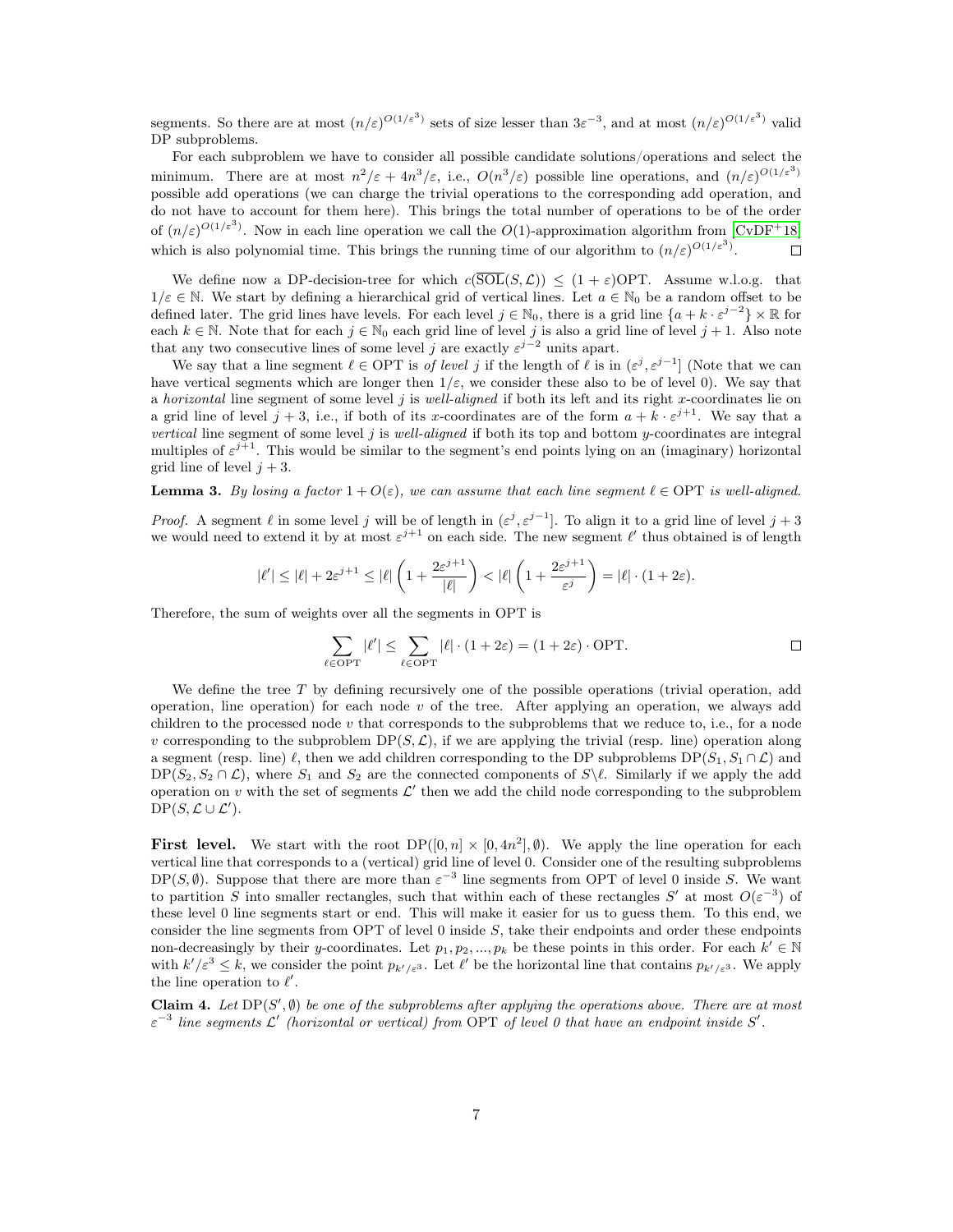<span id="page-7-0"></span>

Figure 3: Horizontal line operations

In each resulting subproblem  $DP(S', \emptyset)$ , for each vertical line segment  $\ell \in OPT$  that crosses S', i.e., such that  $S' \setminus \ell$  has two connected components, we apply the line operation for the line that contains  $\ell$ . In each subproblem  $DP(S'', \emptyset)$  obtained after this step, we apply the add operation to the line segments from OPT of level 0 that intersects  $S''$  (or to be more precise, their intersection with  $S''$ ), i.e., to the set  $\mathcal{L}' := \{ \ell \cap S'' \mid \ell \in \text{OPT} \land \ell \cap S'' \neq \emptyset \land \ell \text{ is of level } 0 \}.$  Claim [4](#page-6-0) implies that  $|\mathcal{L}'| \leq \varepsilon^{-3}$ . In each obtained subproblem we apply the trivial operation until it is no longer applicable. We say that all these operations correspond to level 0.

**Subsequent levels.** Next, we do a sequence of operations that correspond to levels  $j = 1, 2, 3, ...$ Assume by induction that for some j each leaf in the current tree T corresponds to a subproblem  $DP(S, \mathcal{L})$ such that  $\ell \cap S \in \mathcal{L}$  for each line segment  $\ell \in \text{OPT}$  of each level  $j' < j$  for which  $\ell \cap S \neq \emptyset$ . Consider one of these leaves and suppose that it corresponds to a subproblem  $DP(S, \mathcal{L})$ . We apply the line operation for each vertical line that corresponds to a (vertical) grid line of level  $j$ .

Consider a corresponding subproblem  $DP(S', \mathcal{L})$ . Suppose that there more than  $\varepsilon^{-3}$  line segments (horizontal or vertical) from OPT of level  $j$  that have an endpoint inside  $S'$ . Like above, we consider these endpoints and we order them non-decreasingly by their y-coordinates. Let  $p_1, p_2, ..., p_k$  be these points in this order. For each  $k' \in \mathbb{N}$  with  $k'/\varepsilon^3 \leq k$ , we consider the point  $p_{k'/\varepsilon^3}$  and apply the line operation for the horizontal line  $\ell'$  that contains  $p_{k'/\varepsilon^3}$ . If for a resulting subproblem DP(S'', L) there is a vertical line segment  $\ell \in \mathcal{L}$  of some level  $j' < j - 2$  with an endpoint p inside S'', then we apply the line operation for the horizontal line that contains p.

<span id="page-7-1"></span>Claim 5. Let  $DP(S', \mathcal{L})$  be one of the subproblems after applying the operations above. There are at most  $\varepsilon^{-3}$  line segments L' (horizontal or vertical) from OPT of level j that have an endpoint inside S'.

Consider a resulting subproblem  $DP(S'', \mathcal{L})$ . For each line segment  $\ell \in OPT$  such that  $\ell$  crosses  $S'',$ i.e.,  $S'' \setminus \ell$  has two connected components, we apply the line operation to the line that contains  $\ell$ . We apply the trivial operation until it is no longer applicable. In each subproblem  $DP(S''', \mathcal{L})$  obtained after this step, we apply the add operation to the line segments of level  $j$  that have an endpoint in  $S'''$ , i.e., to the set  $\mathcal{L}' := \{ \ell \cap S''' \mid \ell \in \text{OPT} \land \ell \cap S''' \neq \emptyset \land \ell \text{ is of level } j \}.$ 

As an example, look at Figure [3,](#page-7-0) with  $\varepsilon = 1/3$ . The solid lines in it are of level 0, the dashed lines of level 1, and dotted lines of level 2. Also the black lines are vertical grid lines, the blue lines are (well-aligned) lines in OPT and the red lines are lines along which horizontal line operations are applied. It can be seen from this example that a segment of level  $j$ , by virtue of it being well-aligned, will get removed by a trivial operation of level less than  $j + 3$ .

#### 2.4 Analysis of DP-decision tree

We want to prove that the resulting tree  $T$  is indeed a DP-decision-tree corresponding to a solution of cost at most  $(1 + \varepsilon)$ OPT. To this end, first we need to show that whenever we apply the add operation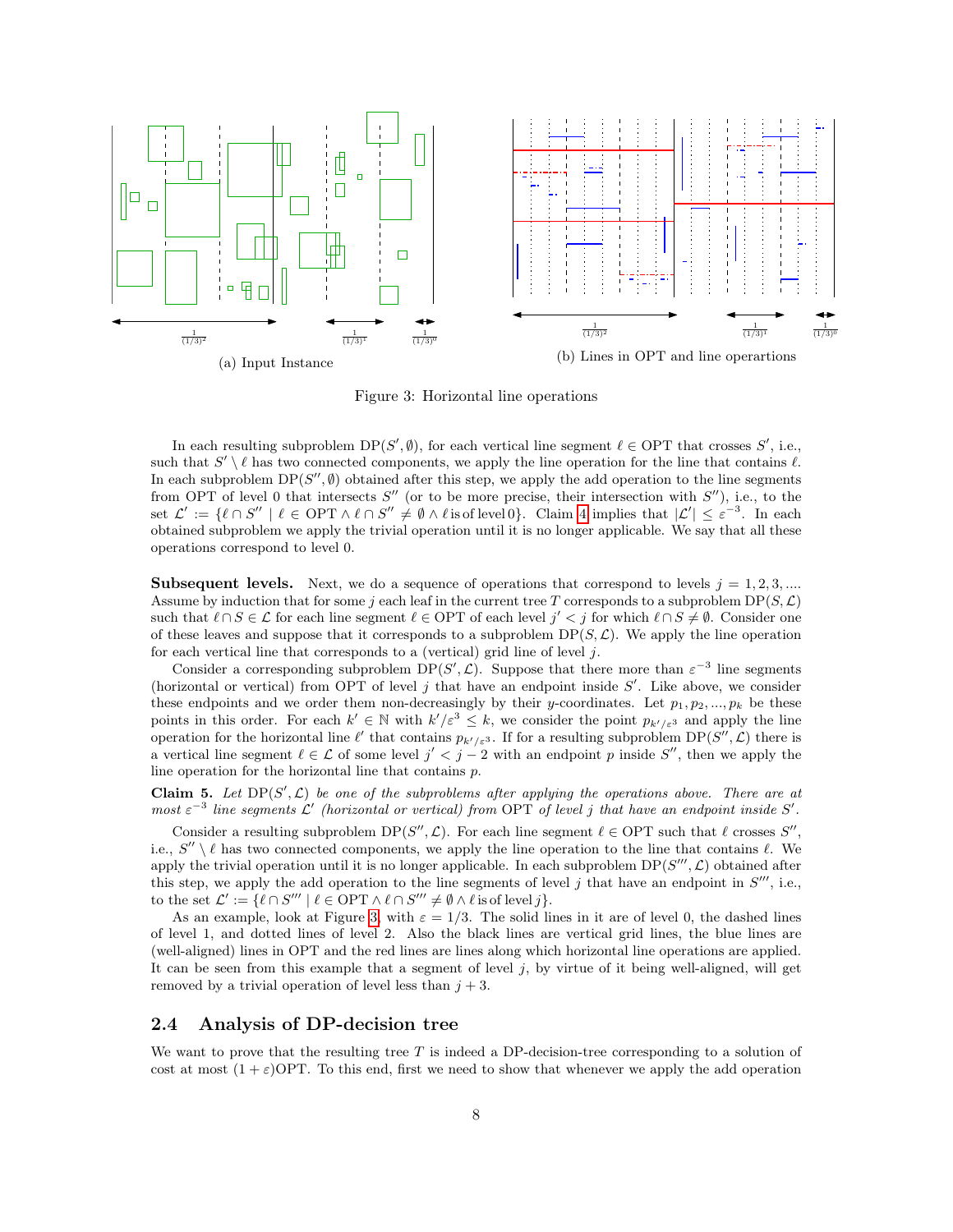to a subproblem  $DP(S, \mathcal{L})$  for a set  $\mathcal{L}'$  then  $|\mathcal{L}| + |\mathcal{L}'| \leq 3\varepsilon^{-3}$ . The key insight for this is that if we added a line segment  $\ell \in \text{OPT}$  of some level j, then it will not be included in the respective set  $\mathcal L$  of later subproblems of level  $j + 3$  or higher since  $\ell$  is well-aligned. More precisely, if  $\ell$  is horizontal then its x-coordinates are aligned with the grid lines of level  $j + 3$ . Hence, if  $\ell$  or a part of  $\ell$  is contained in a set  $\mathcal L$  of some subproblem DP(S,  $\mathcal L$ ) for some level  $j + 3$ , then we applied the trivial operation to  $\ell$  and thus  $\ell$  "disappeared" from  $\mathcal L$ . If  $\ell$  is vertical and it appears in a DP(S,  $\mathcal L$ ) for some level  $j + 3$  then we applied the line operation to the horizontal lines that contain the two endpoints of  $\ell$ . Afterwards, we applied the trivial operation to  $\ell$  until  $\ell$  "disappeared" from  $\mathcal{L}$ .

In particular, for each subproblem  $DP(S, \mathcal{L})$  constructed by operations of level j, the set  $\mathcal{L}$  can contain line segments of levels  $j-2, j-1$ , and j; but no line segments of a level j' with  $j' < j-2$ . We make this and some other technicalities formal in the proof of the next lemma.

**Lemma 6.** The constructed tree  $T$  is a DP-decision-tree.

Proof. We first notice that any reduction in the tree corresponding to a trivial or line operation on  $DP(S, \mathcal{L})$  can only lead to subproblems of the form  $DP(S', \mathcal{L}')$  with  $\mathcal{L}' \subseteq \mathcal{L}$ . Hence, such reductions cannot lead to a contradiction of any DP-decision tree property.

We now consider the add operations to ensure that any newly created node, by applying the add operation on set  $\mathcal{L}' := \{ \ell \cap S' \mid \ell \in \mathrm{OPT} \land \ell \cap S' \neq \emptyset \land \ell \text{ is of level } j \}$  to subproblem  $\mathrm{DP}(S, \mathcal{L})$ , maintains the property that  $|\mathcal{L}| \cup |\mathcal{L}'| \leq 3\varepsilon^{-3}$ . We do this by induction,

- **Base case:** For the sequence of operations of level  $j < 3$ , we know by Claim [4](#page-6-0) and Claim [5](#page-7-1) that the 'added' set  $\mathcal{L}'$  always satisfied  $|\mathcal{L}'| \leq \varepsilon^{-3}$ . Since these are the only added sets in the first 3 levels, we can be sure that  $|\mathcal{L}| + |\mathcal{L}'| \leq 3\varepsilon^{-3}$ .
- Hypothesis: We assume that all add operations in the sequence of operations corresponding to level  $j-1$ , satisfied the property that  $|\mathcal{L}| + |\mathcal{L}'| \leq 3\varepsilon^{-3}$ .
- Induction: Consider an add operation for segments in OPT of level  $j$ . Any such operation was preceded by a series of line operations along grid lines of level  $j$  and all viable trivial operations. The grid lines of level j are separated by  $\varepsilon^{j-2}$  units, and hence any horizontal segment from OPT in  $\mathcal L$  of level  $j' < j - 2$  (which have length  $\geq \varepsilon^{j-2}$  and being well aligned, completely cut across any cell they intersect) can have the trivial operation applied to them, and be removed from  $\mathcal{L}$ . Similarly, for vertical segments in OPT of level  $j' < j - 2$ , we explicitly apply the line operation to the horizontal lines that contain its end points, and hence again these also get removed from  $\mathcal L$  when we apply all possible trivial operations. Thus we are left only with segments added in operations of level  $j - 1$ and j – 2 in  $\mathcal{L}$ . But we know from Claim [5](#page-7-1) that at each level we add at most  $\varepsilon^{-3}$  segments. Thus application of an add operation at this stage ensures that  $|\mathcal{L}| + |\mathcal{L}'| \leq 3\varepsilon^{-3}$ .  $\Box$

We want to show that the cost of the solution corresponding to T is at most  $(1+O(\varepsilon))$ OPT. In fact, depending on the offset a this might or might not be true. However, we show that there is a choice for a such that this is true (in fact, we will show that for a random choice for a the cost will be at most  $(1 + O(\varepsilon))$ OPT in expectation). Intuitively, when we apply the line operation to a vertical grid line  $\ell$  of some level j then the incurred cost is at most  $O(1)$  times the cost of the line segments from OPT of level j or larger that stab at least one rectangle intersected by  $\ell$ . A line segment  $\ell' \in \text{OPT}$  of level j stabs such a rectangle only if  $\ell'$  is intersected by  $\ell$  (if  $\ell'$  is horizontal) or the x-coordinate of  $\ell'$  is close to  $\ell$  (if  $\ell'$  is vertical). Here we use that  $h_i \geq w_i$  for each rectangle  $R_i \in \text{OPT}$ .

Thus, we want to bound the total cost over all levels j of the line segments from OPT that are in level  $j$  and that are intersected or close to grid lines of level  $j$  or smaller. We will show that if we choose a randomly then the total cost of such grid lines is at most  $\varepsilon$  · OPT in expectation. Hence, by using the constant approximation algorithm from  $[CVDF<sup>+</sup>18]$  in expectation the total cost due to all line operations for vertical line segments is at most  $O(\varepsilon) \cdot \text{OPT}$ .

When we apply the line operation for a horizontal line, then the cost of stabbing the corresponding rectangles is at most the width of the rectangle S of the current subproblem  $DP(S, \mathcal{L})$ . We will charge this cost to the line segments of OPT inside S of the current level or higher levels. We will argue that we can charge each such line operation to line segments from OPT whose total width is at least  $1/\varepsilon$ times the width of S. This costs another  $O(\varepsilon)$ . OPT in total due to all applications of line operations for horizontal line segments.

The add operation yields a cost of exactly OPT and the trivial operation does not cost anything. This yields a total cost of  $(1 + O(\varepsilon))$ OPT.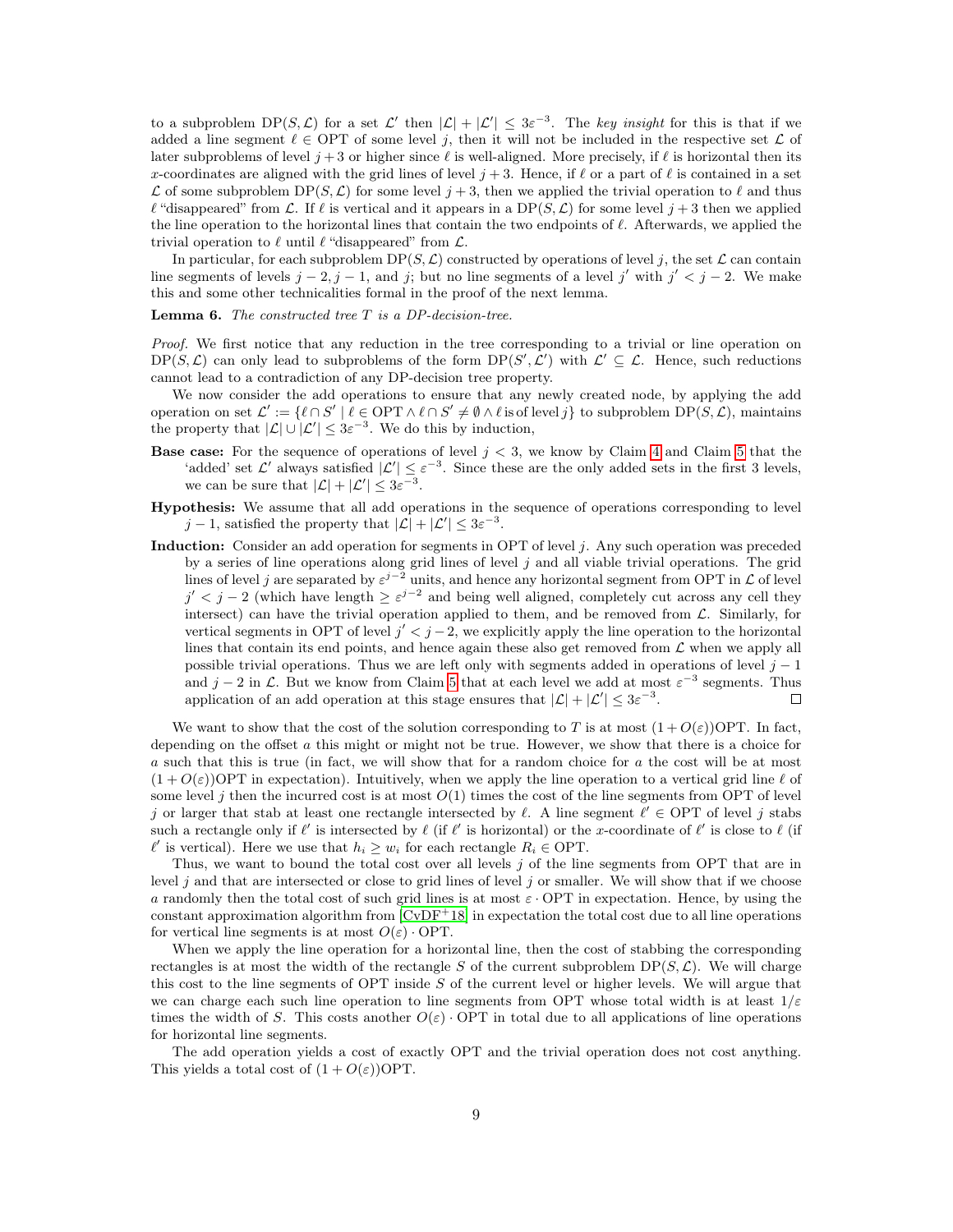Formally, we prove this in the following lemma.

<span id="page-9-0"></span>**Lemma 7.** There is a choice for the offset a such that the solution  $\overline{\text{SOL}}([0,n] \times [0, 4n^2], \emptyset)$  in T has a cost of at most  $(1 + O(\varepsilon))$ OPT.

Proof. In the tree as defined above, the add operations are only applied on segments from OPT, and hence the cost across all such add operations is at most  $c(OPT)$ . Similarly, the trivial operations are applied on segments which were 'added' before, and hence their cost is also already accounted for. So we are left with analyzing the cost of stabbing the rectangles which are intersected by the lines along which we apply the line operations. We claim that for a random offset a, this cost is  $O(\varepsilon \cdot OPT)$ , which would give us the required result.

Let us first consider any line operation of level j that is applied to a horizontal line  $\ell$ . This operation would create 2 cells of width at most  $\varepsilon^{j-2}$ , one of which either contains  $\varepsilon^{-3}$  endpoints of segments (horizontal or vertical) from OPT of level j; or contains at least one vertical segment from OPT of level  $j' < j - 2$ , i.e., the cost of the segments from OPT with at least one endpoint in this cell is at least  $\varepsilon^{-3} \cdot \varepsilon^j = \varepsilon^{j-3}$ . Since a segment of width  $\varepsilon^{j-2}$  (width of cell) is sufficient to stab all rectangles stabbed by  $\ell$ , we see that this horizontal line takes only  $\varepsilon$  times the cost of the segments in OPT with at least one endpoint in the cell. We charge the cost of this horizontal segment to these corresponding endpoints. Since each such segment in OPT of level  $j$  can be charged at most twice, by summing over all horizontal line operations over all levels we get that the cost of such line operations is at most  $2\varepsilon$ . OPT.

Now, let us consider the line operations applied to vertical grid lines. We wish to bound the cost of stabbing all the rectangles intersected or close to grid lines (will be formally defined shortly), over all levels  $j$ . This as mentioned above can also be stated as bounding the cost, over all levels  $j$ , of line segments in level j of OPT (call this set  $\text{OPT}_j$ ) intersected or close to grid lines of level j or smaller. For a horizontal segment  $\ell \in \text{OPT}_i$ , let  $I_\ell$  be the indicator variable representing the event that a grid line of level j or smaller intersects  $\ell$  ( $I_{\ell} = 0$  for vertical segments). Since  $|\ell| \leq \varepsilon^{j-1}$ , if we take a random offset a, we can say that,

$$
\mathbb{E}[I_{\ell}] \leq \frac{\varepsilon^{j-1}}{\varepsilon^{j-2}} = \varepsilon.
$$

For a vertical segment  $\ell \in \text{OPT}_i$ , let  $J_{\ell}$  be the indicator variable representing the event that a grid line of level j or smaller intersect the rectangle stabbed by  $\ell \ (J_\ell = 0$  for horizontal segments). Since for  $j > 0$ ,  $|\ell| \leq \varepsilon^{j-1}$ , we know that for the rectangle stabbed by  $\ell$ , the dimensions satisfy  $w_i \leq h_i \leq \varepsilon^{j-1}$ . This means that to stab such a rectangle,  $\ell$  has to lie *close to*, i.e., within  $\pm \varepsilon^{j-1}$  of the vertical grid line. So for a random offset a and level  $j > 0$  we can say that:

$$
\mathbb{E}[J_{\ell}] \le \frac{2\varepsilon^{j-1}}{\varepsilon^{j-2}} = 2\varepsilon.
$$

For level 0, we note that even though the vertical segments can be very long, the maximum width of a rectangle is at most 1. So  $\ell$  has to lie within  $\pm 1$  of the grid line, giving us:

$$
\mathbb{E}[J_{\ell}] \le \frac{2}{\varepsilon^{-2}} = 2\varepsilon^2 \le 2\varepsilon.
$$

With the expectations computed above, we can upper bound the expected cost of segments in OPT intersected by vertical line operations as:

$$
\mathbb{E}\left[\sum_{j}\sum_{\ell\in\text{OPT}_j}(I_{\ell}+J_{\ell})\cdot|\ell|\right]=\sum_{j}\sum_{\ell\in\text{OPT}_j}\mathbb{E}\left[(I_{\ell}+J_{\ell})\cdot|\ell|\right]
$$

$$
=\sum_{j}\sum_{\ell\in\text{OPT}_j}|\ell|\cdot(\mathbb{E}[I_{\ell}]+\mathbb{E}[J_{\ell}])
$$

$$
\leq\sum_{j}\sum_{\ell\in\text{OPT}_j}|\ell|\cdot(\varepsilon+2\varepsilon)
$$

$$
=3\varepsilon\cdot\text{OPT}
$$

Now, by using the  $\alpha$ -approximation algorithm for stabbing from [\[CvDF](#page-13-0)<sup>+18]</sup>, where  $\alpha$  is a constant, the solution returned by our algorithm takes an additional cost of  $3\alpha \cdot \varepsilon \cdot \text{OPT}$ .  $\Box$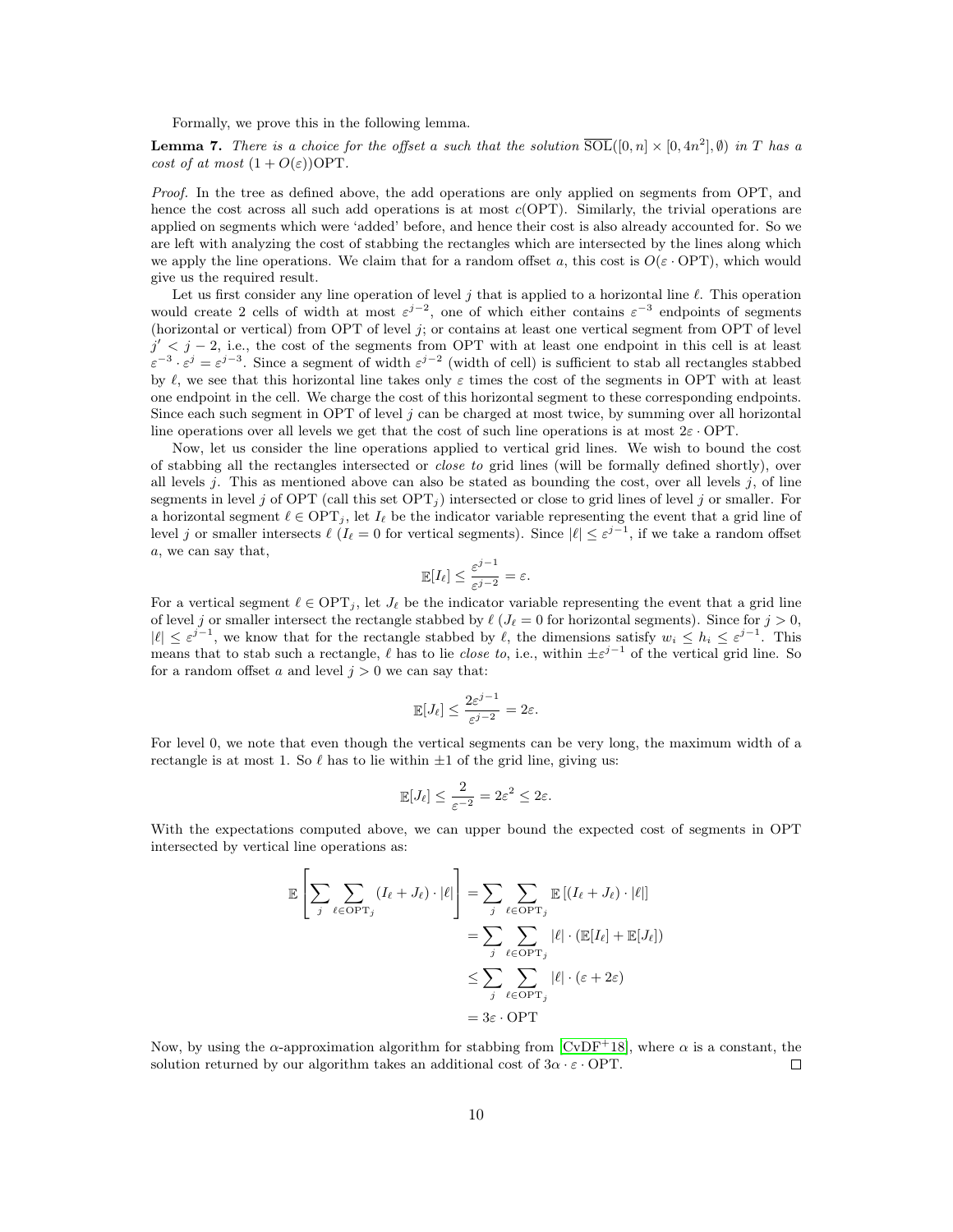Now we prove our main theorem.

<span id="page-10-0"></span>**Theorem 8.** There is a  $(1+\varepsilon)$ -approximation algorithm for the general rectangle stabbing problem with a running time of  $(n/\varepsilon)^{O(1/\varepsilon^3)}$ , assuming that  $h_i \geq w_i$  for each rectangle  $R_i \in \mathcal{R}$ .

Proof. We gave a DP algorithm in Section [2.2](#page-4-0) which was shown to have the required running time in Lemma [2.](#page-5-0) Further in Lemma [7](#page-9-0) we showed the correctness and that the solution computed by the DP is  $\Box$ actually a  $1 + O(\varepsilon)$  approximation of the solution.

Theorem [8](#page-10-0) has some direct implications. First, it yields a PTAS for the general square stabbing problem.

Corollary 9. There is a PTAS for the general square stabbing problem.

Also, it yields a  $(2 + \varepsilon)$ -approximation algorithm for the general rectangle stabbing problem for arbitrary rectangles: we can simply split the input into rectangles  $R_i$  for which  $h_i \geq w_i$  holds, and those for which  $h_i < w_i$  holds, and output the union of these two solutions.

**Corollary 10.** There is a  $(2 + \varepsilon)$ -approximation algorithm for the general rectangle stabbing problem with a running time of  $(n/\varepsilon)^{O(1/\varepsilon^3)}$ .

Finally, it yields a PTAS for the horizontal rectangle stabbing problem: we can take the input of that problem and stretch all input rectangles vertically such that it is always very costly to stab any rectangle vertically (so in particular our  $(1 + \varepsilon)$ -approximate solution would never do this). Then we apply the algorithm due to Theorem [8.](#page-10-0)

<span id="page-10-1"></span>**Corollary 11.** There is a  $(1+\varepsilon)$ -approximation algorithm for the horizontal rectangle stabbing problem with a running time of  $(n/\varepsilon)^{O(1/\varepsilon^3)}$ .

### 3  $\delta$ -large rectangles

We now consider the case of  $\delta$ -large rectangles for some given constant  $\delta$ , i.e., where for each input rectangle  $R_i$  we assume that  $w_i \leq 1$  and  $h_i \leq 1$  and additionally  $w_i \geq \delta$  or  $h_i \geq \delta$ . In other words, none of the rectangles are small  $( $\delta$ )$  in both dimensions. For this case we again give a PTAS in which we use our algorithm due to Theorem [8](#page-10-0) as a subroutine.

First, by losing only a factor of  $1 + \varepsilon$ , we divide the instance into independent subproblems which are disjoint rectangular cells. For each cell  $C_i$ , we denote by  $\text{OPT}(C_i)$  the cells from OPT that are contained in  $C_i$  and our routine ensures that  $c(OPT(C_i)) \leq O(1/\varepsilon^3)$ . Then for each cell  $C_i$ , the number of segments in  $\text{OPT}(C_i)$  with length longer than  $\delta$  is bounded by  $O(1/\delta \varepsilon^3)$ . We guess them in polynomial time. Now, the remaining segments in OPT are all of length smaller than  $\delta$ , and hence they can stab a rectangle along its shorter dimension. Hence, we can divide the remaining rectangles into two disjoint sets, one with  $h_i \geq w_i$  and the other with  $w_i \geq h_i$ , and use Theorem [8](#page-10-0) to get a  $1 + \varepsilon$  approximation of the remaining problem. In the following, we describe our algorithm in detail.

#### 3.1 Guessing long segments in the solution

We first start by discretizing the input similar to Lemma [1.](#page-3-0)

**Lemma 12.** By losing a factor  $(1 + O(\varepsilon))$  in the approximation ratio, we can assume for each  $R_i \in \mathcal{R}$ the following properties hold:

- (i)  $x_1^{(i)}, x_2^{(i)}, y_1^{(i)}, y_2^{(i)}$  are discretized and within  $[0, n]$ ,
- (ii) each line segment in OPT has width of at most  $1/\varepsilon$ .

*Proof.* We first prove Property (i). Since each rectangle  $R_i \in \mathcal{R}$  has width  $w_i \leq 1$ , the instance either has some x-coordinate that is not covered by any rectangle – in which case we can split the instance into smaller subproblems around this x-coordinate – or the total width of the instance is less than  $n$ . Hence all the x-coordinates of the rectangles can be assumed to be between 0 and  $n$ . Further, we extend the rectangles on both sides to make their x-coordinates align with the next nearest multiple of  $\varepsilon/n$ (discretization). Clearly this involves extension by at most  $2\varepsilon/n$  to the width of every rectangle, and at most a  $2\varepsilon$  addition to the cost of the solution. We can use the same argument to show that the heights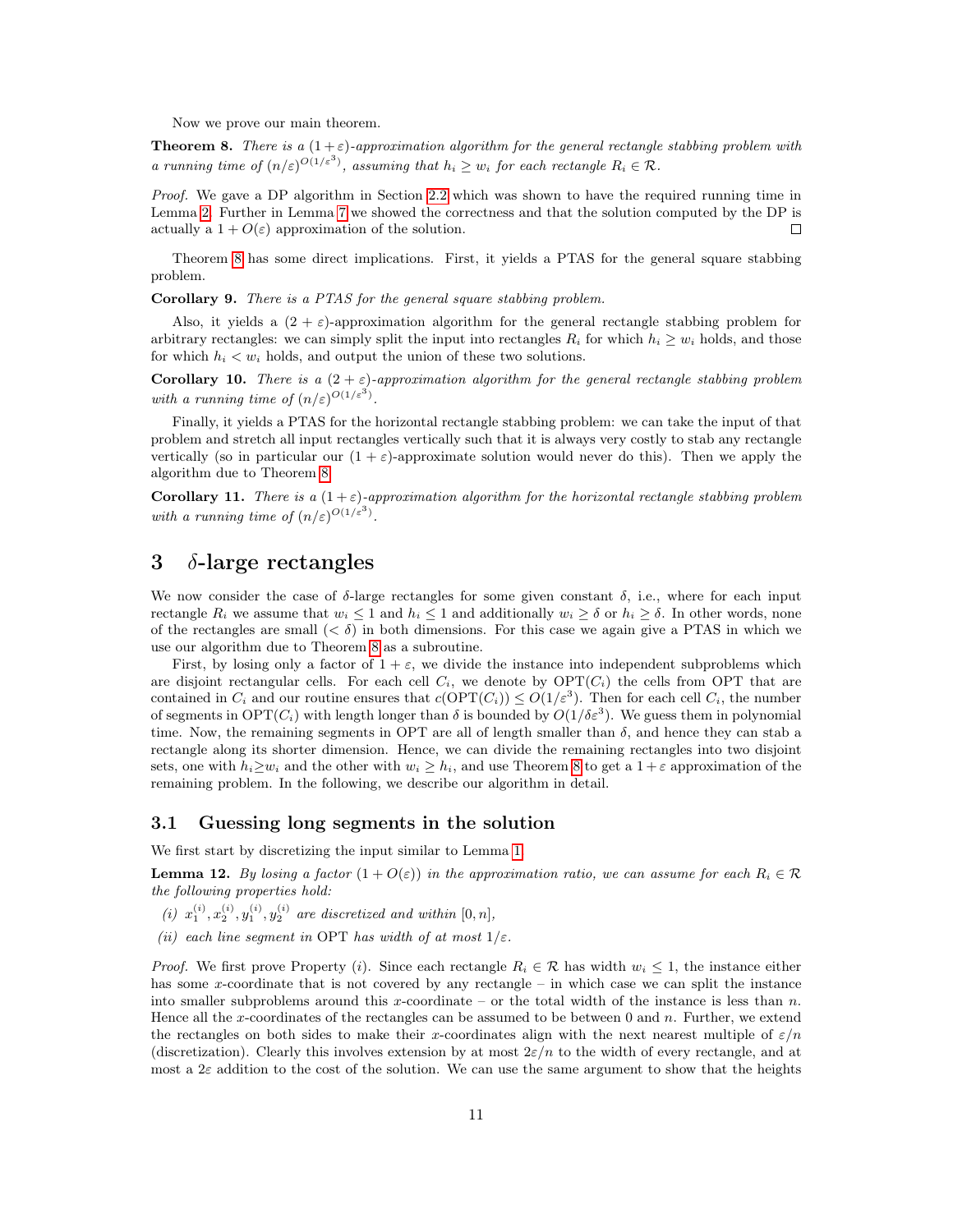are also discretized and between  $0$  and  $n$ , since the heights of all rectangles are also less than 1. The height discretization similarly adds another  $2\varepsilon$  to the cost of the solution.

Now we look at Property (ii). Consider any horizontal (resp. vertical) segment  $\ell \in \text{OPT}$ , that is longer than  $1/\varepsilon$ . From the left (resp. bottom) end point, we divide the segment into consecutive smaller segments of length  $1/\varepsilon - 2$  each, with one potential last piece being smaller than  $1/\varepsilon - 2$ . Now, for each smaller segment we extend it on both sides in such a way that it completely stabs the rectangles that it intersects. Since the maximum width (resp. height) of a rectangle is 1, we extend each such segment by at most 2 units.

In the worst case the highest possible fractional increase due to the above division happens when we have a segment of length  $1/\varepsilon + \delta$  for very small  $\delta > 0$ . But even in this case the fractional increase in the length of segments in OPT can be bounded by,

$$
\frac{1/\varepsilon + \delta + 4}{1/\varepsilon + \delta} = 1 + 4 \cdot \frac{1}{1/\varepsilon + \delta} \le 1 + 4\varepsilon.
$$

Then we continue by constructing vertical grid lines at each x-coordinate  $a + k \cdot \varepsilon^{-2}$  with  $k \in \mathbb{N}$  and a random offset  $a \in \mathbb{N}_0$ . By removing the rectangles that intersect with these grid lines, we divide the input instance into strips of width  $1/\varepsilon^2$  each. Next, we show that the removed rectangles can be stabbed at very low total cost.

Lemma 13. Consider the input rectangles that are intersected by vertical grid lines. They can all be stabbed by a set of segments of total expected cost  $O(\varepsilon) \cdot \text{OPT}$ .

Proof. Similar to Lemma [7,](#page-9-0) we wish to bound the cost of stabbing all the rectangles intersected or *close* to grid lines, which can also be stated as bounding the cost, of line segments of OPT intersected or close to the grid lines. For a horizontal segment  $\ell \in \text{OPT}$ , let  $I_\ell$  be the indicator variable representing the event that a grid line intersects  $\ell$  ( $I_\ell = 0$  for vertical segments). Since  $|\ell| \leq 1/\varepsilon$ , if we take a random offset a, we can say that,

$$
\mathop{\mathbb{E}}[I_{\ell}] \leq \frac{\varepsilon^{-1}}{\varepsilon^{-2}} = \varepsilon.
$$

For a vertical segment  $\ell \in \text{OPT}$ , let  $J_{\ell}$  be the indicator variable representing the event that a grid line intersects the rectangle stabbed by  $\ell$  ( $J_\ell = 0$  for horizontal segments). Since the width of all rectangles is less than 1, to stab a rectangle,  $\ell$  has to lie *close to*, i.e., within  $\pm 1$  of the vertical grid line. So for a random offset a we can say that,

$$
\mathbb{E}[J_{\ell}] \le \frac{2}{\varepsilon^{-2}} = 2\varepsilon^2 \le 2\varepsilon.
$$

With the expectations computed above, we can upper bound the expected cost of segments in OPT intersected by vertical line operations as,

$$
\mathbb{E}\left[\sum_{\ell \in \text{OPT}} (I_{\ell} + J_{\ell}) \cdot |\ell|\right] = \sum_{\ell \in \text{OPT}} \mathbb{E}\left[(I_{\ell} + J_{\ell}) \cdot |\ell|\right]
$$

$$
= \sum_{\ell \in \text{OPT}} |\ell| \cdot (\mathbb{E}[I_{\ell}] + \mathbb{E}[J_{\ell}])
$$

$$
\leq \sum_{\ell \in \text{OPT}} |\ell| \cdot (\varepsilon + 2\varepsilon)
$$

$$
= 3\varepsilon \cdot \text{OPT}
$$

Now, by using the  $\alpha$ -approximate algorithm for HV-STABBING from [\[CvDF](#page-13-0)<sup>+</sup>18], where  $\alpha$  is a constant, we can find a set of segments that stabs the set of rectangles intersected by the vertical grid lines with an additional cost of  $3\alpha \cdot \varepsilon \cdot \text{OPT}$ .  $\Box$ 

Now we divide these vertical strips into smaller rectangular cells such that the optimal solution for each cell is  $O(1/\varepsilon^3)$ .

**Lemma 14.** In time  $n^{O(1)}$  we can compute a set of horizontal line segments of total cost  $O(\varepsilon) \cdot \text{OPT}$ that, together with the vertical grid lines, divides the input instance into rectangular cells containing independent subproblems, each with an optimal solution of cost  $O(1/\varepsilon^3)$ .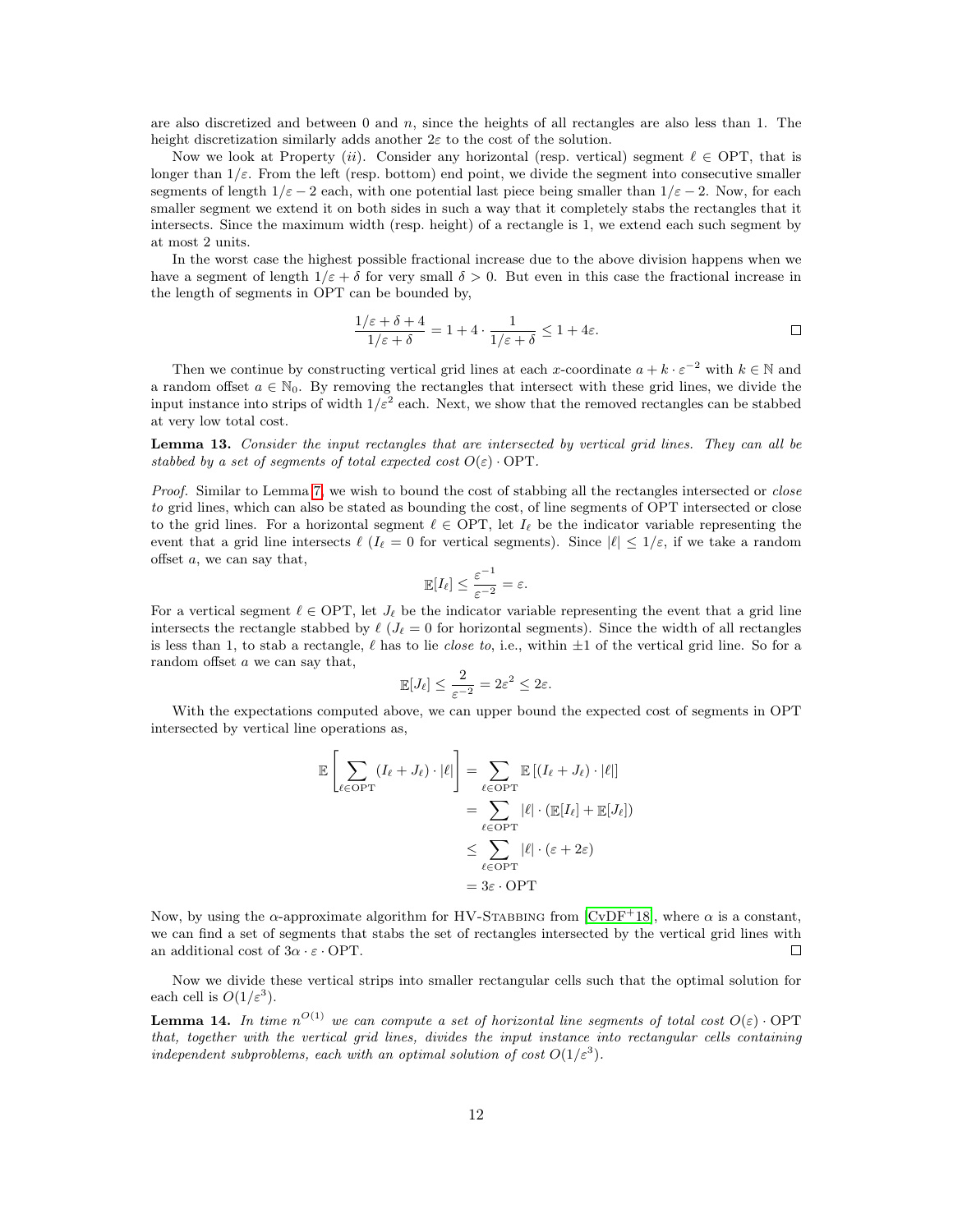*Proof.* We will consider each vertical strip of width at most  $1/\varepsilon^2$  separately as they constitute independent subproblems. Consider one such strip. We sweep a horizontal line from bottom to top, and at each discretized y-coordinate compute an  $\alpha$ -approximate solution (using  $\alpha$ -approximation algorithm of [\[CvDF](#page-13-0)<sup>+</sup>18] for HV-STABBING) for the subproblem completely contained in the cell below the line. At the smallest y-coordinate  $y_0$ , at which the cost of the solution exceeds  $1/\varepsilon^3$ , we take the line  $[0,1/\varepsilon^2] \times y_0$ as a part of our solution. Note that by moving the line up by another  $\varepsilon/n$ , the cost of the solution can increase by at most  $1/\varepsilon$ , therefore the cost of segments from OPT in the cell thus created below the line is between  $1/(\alpha \varepsilon^3)$  and  $1/\varepsilon^3 + 1/\varepsilon$ , which is  $\Omega(1/\varepsilon^3)$ .

Thus every time we add a horizontal segment as described above, we add a segment of length  $1/\varepsilon^2$  to the solution, and create a subproblem which has an optimal solution of cost  $\Omega(1/\varepsilon^3)$ . Hence the cost of the added segment is at most  $O(\varepsilon^{-2}/\varepsilon^{-3}) = O(\varepsilon)$  times the cost of the solution to the subproblem that it creates. Since an optimal solution to all such cells can be at most the cost of the original instance, the cost of the horizontal segments that we have added is at most  $O(\varepsilon) \cdot \text{OPT}$ .  $\Box$ 

Now, in the solution to a subproblem contained in a cell as described above, there can be at most  $O(1/\delta \varepsilon^3)$  long segments, i.e., segments of length at least  $\delta$ . Since there are only a polynomial number of discretized candidate segments we can guess the set of long segments in the solution in polynomial time (the exact analysis is shown later).

#### 3.2 Computing short segments in the solution

For each guess made for the set of long segments in the solution, we compute a  $(1 + \varepsilon)$ -approximation for the *short segments*, i.e., segments of length at most  $\delta$  in the solution using Theorem [8.](#page-10-0)

Note that any rectangle with both height and width at least  $\delta$  will have to be stabbed by a segment longer than  $\delta$ . However, since all segments in the solution of length at least  $\delta$  have already been guessed, each remaining segment can stab a δ-large rectangle only along its shorter dimension. So the rectangles in the instance that have not yet been stabbed can be partitioned into two independent instances, one in which has rectangles with width less than  $\delta$  (will be stabbed horizontally) and one which has rectangles with height less than  $\delta$  (will be stabbed vertically). We apply Theorem [8](#page-10-0) on each of these independent instances and combine the solutions to get a  $(1 + \varepsilon)$ -approximate solution for the remaining problem.

**Theorem 15.** For HV-STABBING with δ-large rectangles, there is a  $(1 + \varepsilon)$ -approximation algorithm with a running time of  $(n/\varepsilon)^{O(1/\delta\varepsilon^3)}$ .

Proof. First, we analyze the running time. In the first phase of the algorithm, we divide the given instance into  $n/(1/\varepsilon^2) = n\varepsilon^2$  strips, and run the constant factor  $n^{O(1)}$  approximation algorithm from  $\text{[CvDF}^+18]$  $\text{[CvDF}^+18]$  $\text{[CvDF}^+18]$ for each discretized y-coordinate. This requires a running time of  $n\varepsilon^2 \times n/(\varepsilon/n) \times n^{O(1)} = \varepsilon \cdot n^{O(1)}$ . Now in a strip there are at most  $(n/(\varepsilon/n)) \times ((1/\varepsilon^2)/(\varepsilon/n)) = n^3/\varepsilon^4$  possible discretized end points for segments, which means there are less than  $\binom{n^3/\varepsilon^4}{2}$ , i.e.,  $O(n^4/\varepsilon^8)$  possible candidate segments in a strip. Hence, we can enumerate over all of their subsets of size  $O(1/\delta \epsilon^3)$  in  $(n/\epsilon)^{O(1/\delta \epsilon^3)}$  time. Following this we have two invocations of Theorem [8](#page-10-0) to solve the independent subproblems which would together take  $(n/\varepsilon)^{O(1/\varepsilon^3)}$ . This brings the overall running time of the algorithm to be  $(n/\varepsilon)^{O(1/\delta\varepsilon^3)}$ .

The correctness of the algorithm follows from the fact that we can correctly guess all the  $\delta$ -large segments in OPT, and once we have them the remaining problem gets divided into independent subproblems, for each of which we can compute a  $(1 + \varepsilon)$ -approximation. So the approximation factor for the overall algorithm is also  $(1 + \varepsilon)$ .  $\Box$ 

# 4 Generalized minimum Manhattan network

In the generalized minimum Manhattan network problem (GMMN), we are given a set  $R$  of  $n$  unordered terminal pairs, and the goal is to find a minimum-length rectilinear network such that every pair in R is M-connected, that is, connected by an Manhattan-path, which is a path consisting of axis parallel segments whose total length is the Manhattan distance of the pair under consideration.

For the special case of 2D-GMNN, where all terminals lie on a 2 dimensional plane,  $[DFK^+18]$  $[DFK^+18]$  gave a  $O(\log n)$ -approximate solution using a  $(6+\varepsilon)$ -approximate solution for x-separated 2D-GMMN instances. An instance of GMMN is called x-separated if there is a vertical line that intersects the rectangle formed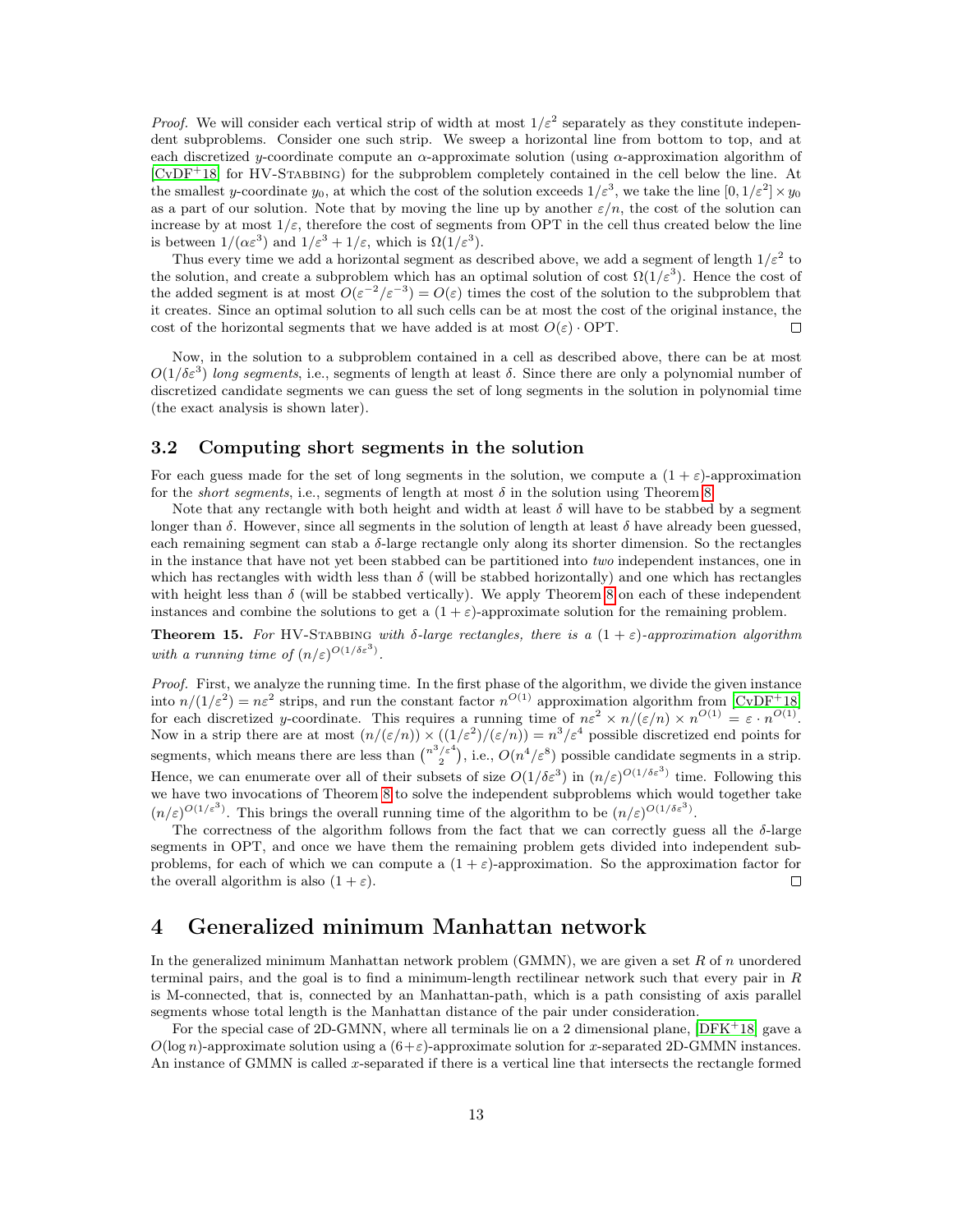by any pair of terminals as the diagonally opposite corners of the rectangle. Their algorithm solves a x-separated instance by giving a solution of the form  $N = A_{\text{up}} \cup A_{\text{down}} \cup S$ , where S is a set of horizontal segments stabbing all the rectangles in the instance and  $A_{\text{up}} \cup A_{\text{down}}$  is a set of segments of cost bounded by  $(2 + 2\varepsilon) \cdot (OPT + OPT_{ver})$ . Using a 4-approximate algorithm for finding the set of segments S, horizontally stabbing the rectangles, a bound of  $(6 + \varepsilon) \cdot \text{OPT}$  is obtained for the cost of segments in N. But instead of the 4-approximate algorithm we can instead use the PTAS from Corollary [11](#page-10-1) to obtain a better bound of  $(4 + \varepsilon) \cdot \text{OPT}$  on the cost as follows,

$$
c(N) = c(A_{\text{up}}) + c(A_{\text{down}}) + c(S)
$$
  
\n
$$
\leq (2 + 2\varepsilon) \cdot (\text{OPT} + \text{OPT}_{\text{ver}}) + (1 + \varepsilon) \cdot \text{OPT}_{\text{hor}}
$$
  
\n
$$
\leq (2 + 2\varepsilon) \cdot \text{OPT} + (2 + 2\varepsilon) \cdot (\text{OPT}_{\text{ver}} + \text{OPT}_{\text{hor}})
$$
  
\n
$$
= (4 + \varepsilon') \cdot \text{OPT}.
$$

Note that in the above equations  $\text{OPT}_{\text{ver}}$  and  $\text{OPT}_{\text{hor}}$  refer to the cost of the vertical and horizontal segments respectively in an optimal solution.

### References

- <span id="page-13-8"></span>[AES10] Boris Aronov, Esther Ezra, and Micha Sharir. Small-size \eps-nets for axis-parallel rectangles and boxes. SIAM Journal on Computing, 39(7):3248–3282, 2010.
- <span id="page-13-6"></span>[AW13] Anna Adamaszek and Andreas Wiese. Approximation schemes for maximum weight independent set of rectangles. In FOCS, pages 400–409, 2013.
- <span id="page-13-7"></span>[BG95] Hervé Brönnimann and Michael T. Goodrich. Almost optimal set covers in finite vcdimension. Discret. Comput. Geom., 14(4):463–479, 1995.
- <span id="page-13-12"></span>[BK14] Nikhil Bansal and Arindam Khan. Improved approximation algorithm for two-dimensional bin packing. In SODA, pages 13–25, 2014.
- <span id="page-13-1"></span>[BMSV<sup>+</sup>09] Luca Becchetti, Alberto Marchetti-Spaccamela, Andrea Vitaletti, Peter Korteweg, Martin Skutella, and Leen Stougie. Latency-constrained aggregation in sensor networks. ACM Transactions on Algorithms (TALG), 6(1):1–20, 2009.
- <span id="page-13-9"></span>[BP14] Nikhil Bansal and Kirk Pruhs. The geometry of scheduling. SIAM Journal on Computing, 43(5):1684–1698, 2014.
- <span id="page-13-10"></span>[CG14] Timothy M. Chan and Elyot Grant. Exact algorithms and apx-hardness results for geometric packing and covering problems. Comput. Geom., 47(2):112–124, 2014.
- <span id="page-13-5"></span>[CGKS12a] Timothy M Chan, Elyot Grant, Jochen Könemann, and Malcolm Sharpe. Weighted capacitated, priority, and geometric set cover via improved quasi-uniform sampling. In Proceedings of the twenty-third annual ACM-SIAM symposium on Discrete Algorithms, pages 1576–1585. SIAM, 2012.
- <span id="page-13-4"></span>[CGKS12b] Timothy M. Chan, Elyot Grant, Jochen Könemann, and Malcolm Sharpe. Weighted capacitated, priority, and geometric set cover via improved quasi-uniform sampling. In Yuval Rabani, editor, SODA, pages 1576–1585, 2012.
- <span id="page-13-3"></span>[Chv79] Vasek Chvatal. A greedy heuristic for the set-covering problem. Mathematics of operations research, 4(3):233–235, 1979.
- <span id="page-13-11"></span>[CKPT17] Henrik I Christensen, Arindam Khan, Sebastian Pokutta, and Prasad Tetali. Approximation and online algorithms for multidimensional bin packing: A survey. Computer Science Review, 24:63–79, 2017.
- <span id="page-13-0"></span>[CvDF<sup>+</sup>18] Timothy M. Chan, Thomas C. van Dijk, Krzysztof Fleszar, Joachim Spoerhase, and Alexander Wolff. Stabbing rectangles by line segments - how decomposition reduces the shallow-cell complexity. In Wen-Lian Hsu, Der-Tsai Lee, and Chung-Shou Liao, editors, ISAAC, volume 123, pages 61:1–61:13, 2018.
- <span id="page-13-2"></span>[DFK<sup>+</sup>18] Aparna Das, Krzysztof Fleszar, Stephen Kobourov, Joachim Spoerhase, Sankar Veeramoni, and Alexander Wolff. Approximating the generalized minimum manhattan network problem. Algorithmica, 80(4):1170–1190, 2018.